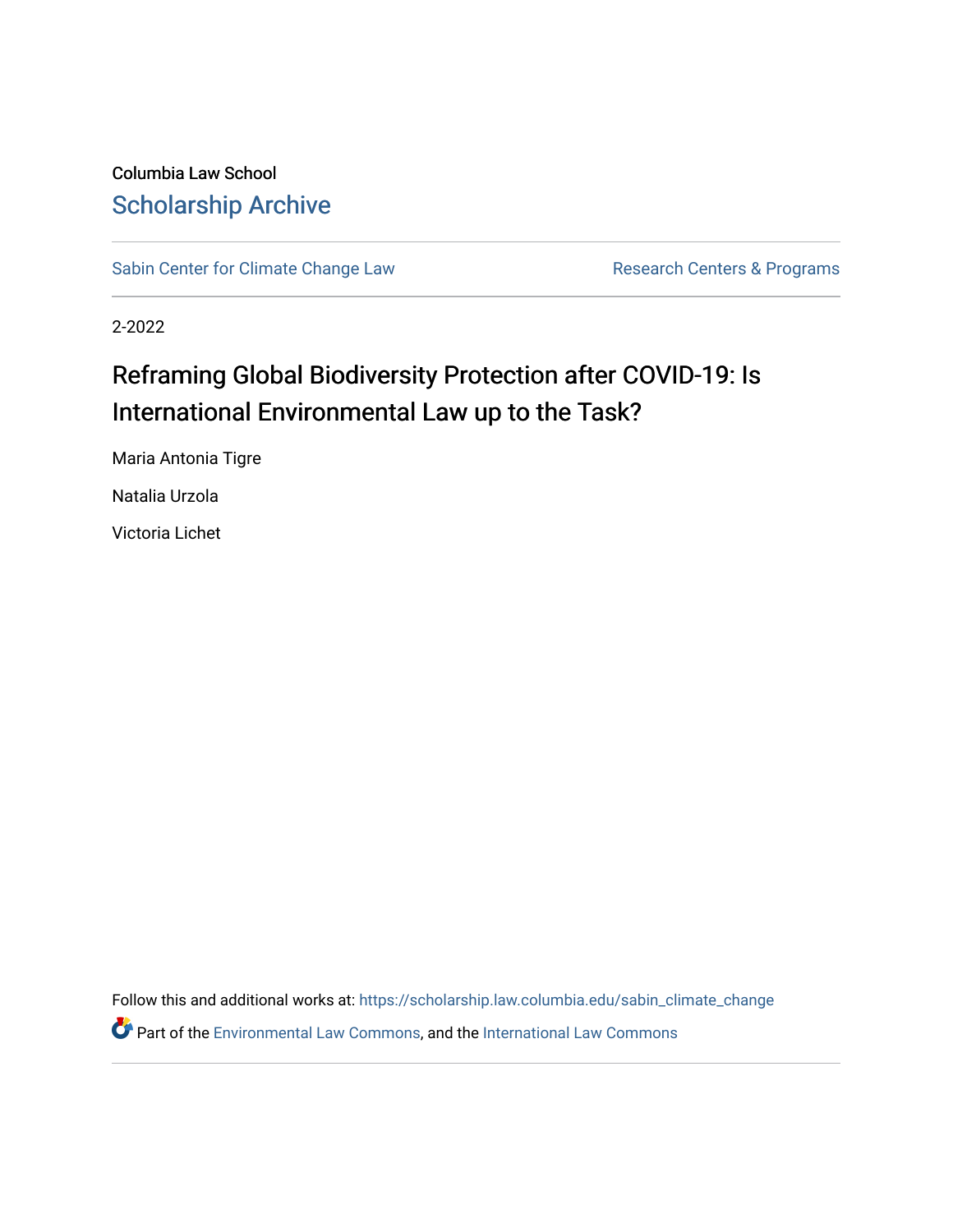### **REFRAMING GLOBAL BIODIVERSITY PROTECTION AFTER COVID-19: IS INTERNATIONAL ENVIRONMENTAL LAW UP TO THE TASK?**

## *Maria Antonia Tigre\*, Natalia Urzola\*\*, Victoria Lichet\*\*\**

| I. Regulation of Wildlife Trade and Deforestation: A Pathway to Reduce                                                                    |  |
|-------------------------------------------------------------------------------------------------------------------------------------------|--|
| A. Deforestation and Land-Use Changes as Primary Drivers of                                                                               |  |
|                                                                                                                                           |  |
| C. Possible Responses to Biodiversity Loss: Protected Areas<br>and Wildlife Trade International Regulation  132                           |  |
| 1. Protected Areas as a way to Minimize Deforestation and                                                                                 |  |
| 2. Wildlife Trade Regulation as a way to Reduce the Spread<br>of Covid-19 and Prevent New Zoonotic Diseases  134                          |  |
| II. Environmental Protection Theories: Would Setting Aside Half of<br>Earth for Conservation Purposes Ensure Biodiveristy Protection in a |  |
|                                                                                                                                           |  |
|                                                                                                                                           |  |
| 1. Lack of Effectiveness in Protecting Biodiversity 139                                                                                   |  |
|                                                                                                                                           |  |
| C. The Future of Half-Earth Theory: An Answer to Biodiversity                                                                             |  |
| III. International Cooperation: Could International Law Better Protect                                                                    |  |
| A. International Cooperation for Biodiversity Protection 147                                                                              |  |
| 1. CITES: Benefits and Shortcomings in Biodiversity                                                                                       |  |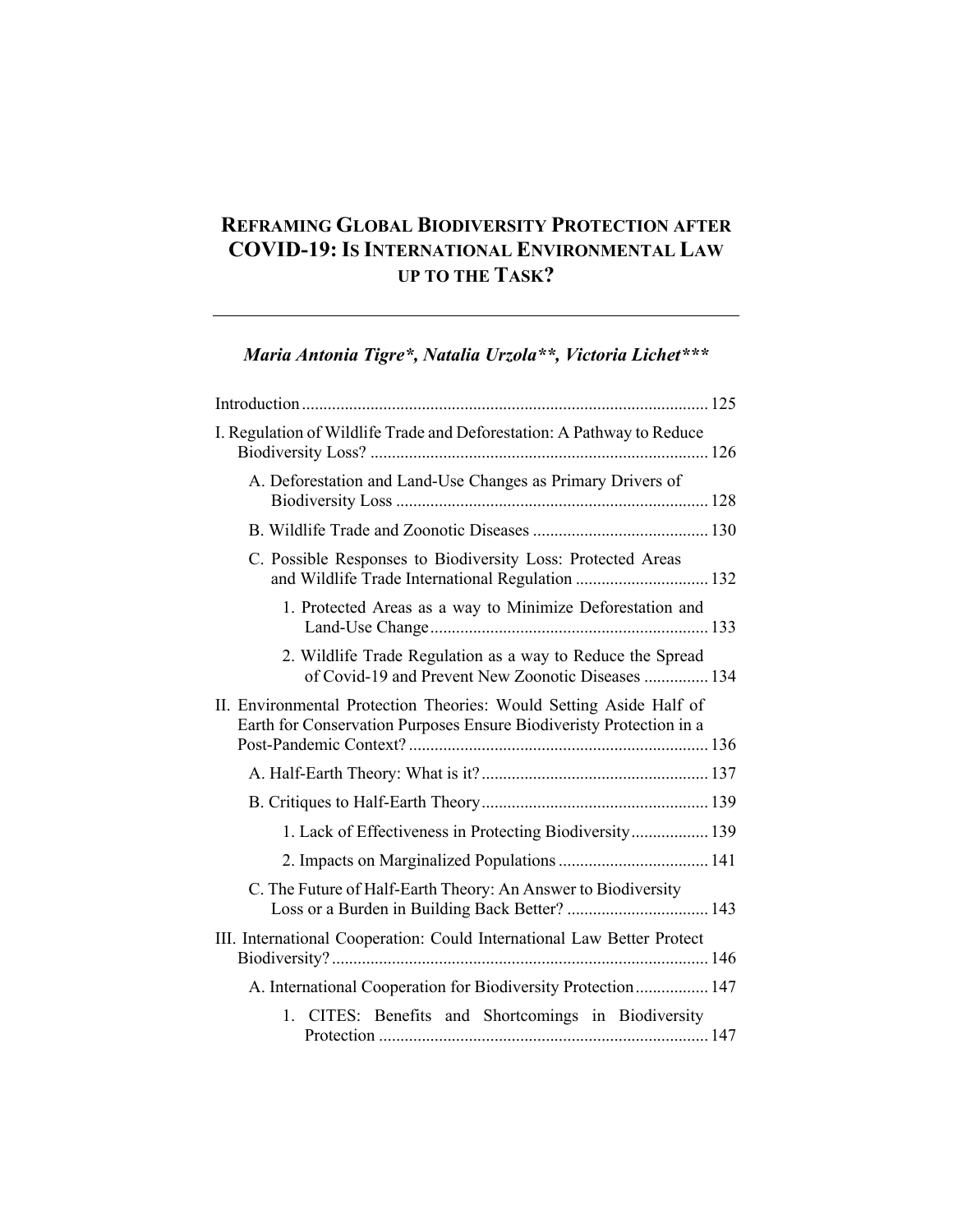| 2. Lack of Solid Cooperation on Biodiversity Protection  150 |  |
|--------------------------------------------------------------|--|
|                                                              |  |
|                                                              |  |

#### **INTRODUCTION**

In an increasingly interdependent world, the climate and biodiversity crises are, more than ever, inextricably tied to human health and the transmission of infectious diseases. The 2020 Covid-19 pandemic has irrevocably shown us that the exploitation of wild species and deforestation increases and modifies the interface between people and wildlife, leading to a spillover of diseases from wildlife to people.<sup>1</sup> From a legal perspective, the gaps in international environmental law have contributed to the lack of an effective international biodiversity policy. In light of the challenges brought by the pandemic, there is now an opportunity to rethink our existing legal framework: How could international environmental law better protect biodiversity to avert future pandemics?

The Intergovernmental Science-Policy Platform on Biodiversity and Ecosystem Services (IPBES) recognized that pandemics' underlying causes are the same global environmental changes that drive biodiversity loss and climate change, including land-use change, agricultural expansion and intensification, and wildlife trade and consumption. <sup>2</sup> These drivers bring wildlife closer to humans, allowing microbes and outbreaks to move into people and lead to infections. The rise in consumption, trade, and demographic pressure has led to many emerging diseases in biodiversity-rich countries. Therefore, pandemics underscore the interconnectedness of the

Global climate litigation fellow at the Sabin Center for Climate Change Law at Columbia Law School; S.JD. at Elisabeth Haub School of Law, Pace University, New York, USA; Deputy Director, Global Network for Human Rights and the Environment (GNHRE); Coordinator of the Ecological Rights Subgroup of the Global Pandemic Network (GPN). Corresponding author. E-mail mb4913@columbia.edu. Physical address: 435 West 116th Street, New York, NY 10027.

<sup>\*\*</sup> Co-chief Operating Officer, Global Network for the Study of Human Rights and the Environment (GNHRE) and member, Ecological Rights Subgroup of the Global Pandemic Network (GPN). E-mail: natalia.urzola.g@gmail.com.

<sup>\*\*\*</sup> U.S. Coordinator, Global Pact for the Environment Coalition; Co-Chief Operating Officer, Global Network for the Study of Human Rights and the Environment (GNHRE). E-mail victoria.lichet@gmail.com.

<sup>1.</sup> Raina K. Plowright et al., *Pathways to Zoonotic Spillover*, 15 NATURE REVS. MICROBIOLOGY, 502 (2017); Christina L. Faust et al., *Pathogen Spillover During Land Conversion*, 21 ECOLOGY LETTERS, 471 (2018).

<sup>2.</sup> P. DASZAK ET AL., IPBES WORKSHOP REPORT ON BIODIVERSITY AND PANDEMICS: EXECUTIVE SUMMARY 5 (IPBES 2020).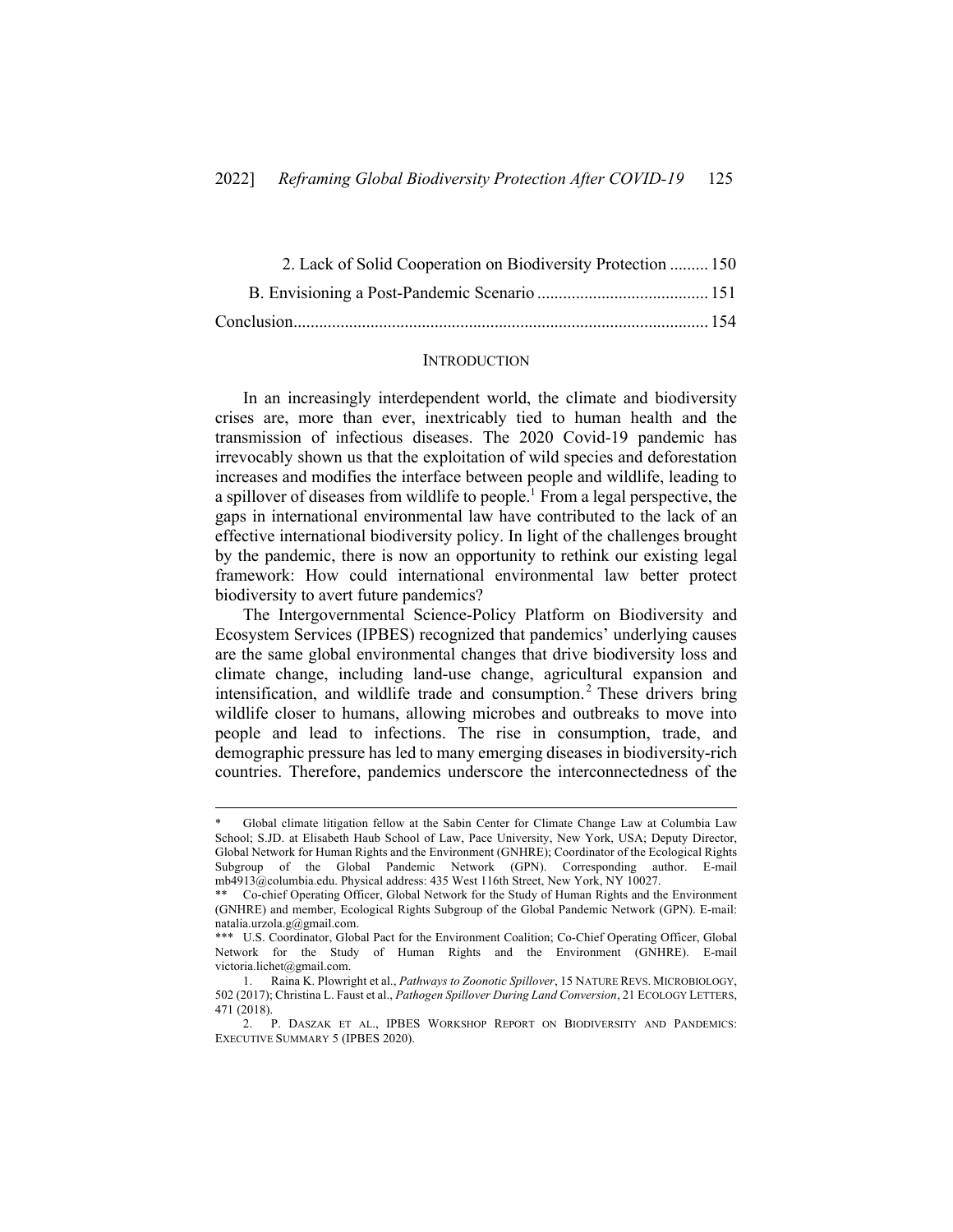world community and the threat posed by global inequality to people's health, well-being, and security.

The article is structured as follows. Section I addresses the international regulation of deforestation and wildlife trade as pathways to reduce biodiversity loss. On the one hand, deforestation and land-use changes reduce animal habitat, pushing wildlife to urban areas. On the other hand, the wildlife trade heightens human–animal contact. Taken together, these activities further risk intensifying zoonotic "spillover." International regulation is essential to providing a global response to the root causes of zoonotic spillover. Section II analyzes the Half-Earth theory as a potential avenue to ensure biodiversity protection and Building Back Better after Covid-19. As one of the emerging legal theories in biodiversity conservation, we question Half-Earth's effectiveness, its potential impact on marginalized groups, and its feasibility in a post-pandemic context. Section III describes the current state of international cooperation on biodiversity protection and whether existing norms could provide a pathway for Building Back Better in a way that protects both nature and marginalized sections of the population. Then the article concludes that international cooperation is key in Building Back Better and understanding the frameworks' current limitations will necessarily facilitate a better response and collaboration.

#### I. REGULATION OF WILDLIFE TRADE AND DEFORESTATION: A PATHWAY TO REDUCE BIODIVERSITY LOSS?

With the disastrous impact of human activities on the planet, a new era in the Earth's geological history has begun: the Anthropocene.<sup>3</sup> In particular, human-driven biodiversity loss could lead to the sixth mass extinction.<sup>4</sup> The biodiversity crisis is so alarming that scientists from 184 countries alerted in *Warning to Humanity: A Second Notice*<sup>5</sup> about the collision course between humanity and the natural world "as ecosystems are being pushed beyond their

<sup>3.</sup> Simon L. Lewis & Mark A. Maslin, *Defining the Anthropocene,* 519 NATURE 171, 171 (2015); Jan Zalasiewicz et al., *The Working Group on the Anthropocene: Summary of Evidence and Interim Recommendations*, 19 ANTHROPOCENE 55, 56 (2017).

<sup>4.</sup> Nicholas De Sadeleer & J. Godfroid, *The Story Behind COVID-19: Animal Diseases at the Crossroads of Wildlife, Livestock and Human Health,* 11 EUR. J. OF REGUL., 212, 212 (2020), https://munin.uit.no/bitstream/handle/10037/20303/article.pdf?sequence=3&isAllowed=y (citing Richard Leakey & R. Lewin, *The Sixth Extinction: Patterns of Life and the Future of Humankind*, ANCHOR (1995)).

<sup>5.</sup> In 2017, 25 years later, scientists signed *World Scientists Warning to Humanity: A Second Notice*, written by William J. Ripple and seven co-authors. *See* William J. Ripple et al., *World Scientists' Warning to Humanity: A Second Notice*, 67 BIOSCIENCE 12, 1026 (Dec. 2017), https://academic.oup.com/bioscience/article/67/12/1026/4605229.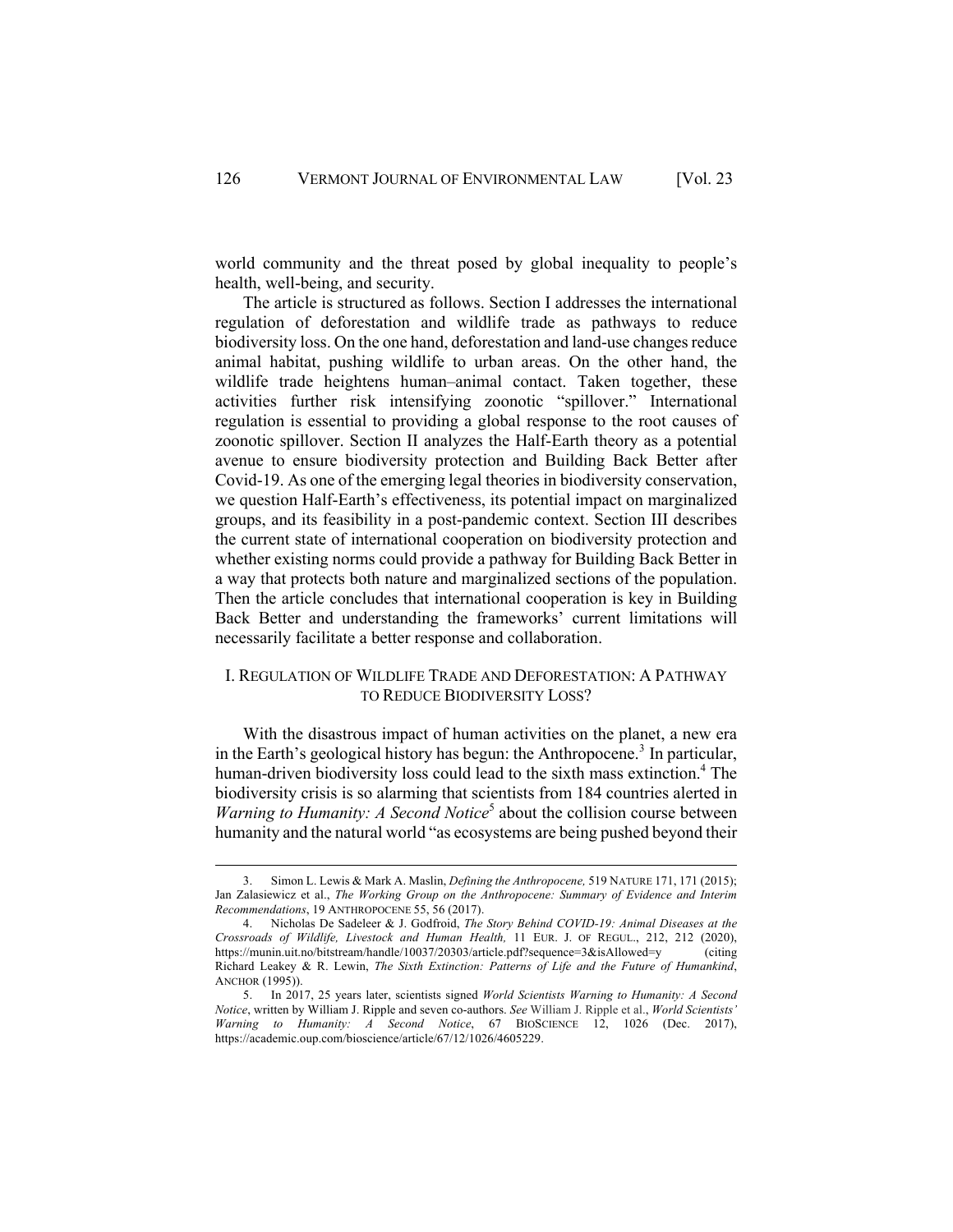capacities to support the web of life on this planet."6 The Covid-19 crisis further highlighted the crucial need to effectively reduce damaging human activities, including wildlife trade and deforestation as drivers of disease transmission and species extinction.<sup>7</sup>

Zoonotic "spillovers" at the wildlife–human interface, a core cause of the Covid-19 pandemic, are neither one-off events nor only found in distant lands. <sup>8</sup> Spillover, also known as "evolutionary jump," refers to the "transmission of a pathogen from a natural animal host to a novel host leading to infection in the new host."<sup>9</sup> It has been recognized that some viruses, such as the Severe Acute Respiratory Syndrome Coronavirus (SARS-CoV-1 and the novel SARS-CoV-2) and the Middle East Respiratory Syndrome (MERS-CoV), may have emerged in wildlife and crossed over to humans.<sup>10</sup> The Coronavirus likely originated from bats before transmission to humans due to illegal trapping and sale of live animals in Asia.<sup>11</sup> United Nations Environment Programme (UNEP) recently underlined that the emergence of zoonotic diseases derives from seven major anthropogenic drivers to zoonotic disease, including: (1) the increasing demand for animal protein; (2) unsustainable agricultural intensification; (3) increased use and exploitation of wildlife; (4) unsustainable utilization of natural resources increased by urbanization, land use, and extractive industries; (5) travel and transportation; (6) changes in food supply chains;<sup>12</sup>

10. Frédéric Baudron & Florian Liégeois, *Fixing Our Global Agricultural System to Prevent the Next COVID-19*, 49(2) OUTLOOK ON AGRIC. 111, 111 (2020).

<sup>6.</sup> De Sadeleer, s*upra* note 4, at 212.

<sup>7.</sup> *Id.* at 222.

<sup>8.</sup> Nicholas Robinson and Christian Walzer, *How Do We Prevent the Next Outbreak?*, SCI. AM. (Mar. 25, 2020), https://blogs.scientificamerican.com/observations/how-do-we-prevent-the-nextoutbreak/.

<sup>9.</sup> Najmul Haider et al., *COVID-19—Zoonosis or Emerging Infectious Disease?*, 8 FRONTIERS PUB. HEALTH 596944, 596944 (Nov. 26, 2020), https://www.frontiersin.org/articles/10.3389/fpubh.2020.596944/full; *See also* Kevin J. Olival et al., *Possibility for Reverse Zoonotic Transmission of SARS-CoV-2 to Free-Ranging Wildlife: A Case Study of Bats,* 16 PLOS PATHOGENS 9, 9 (Sept. 3, 2020), https://journals.plos.org/plospathogens/article?id=10.1371/journal.ppat.1008758.

<sup>11.</sup> Manfredo A. Turcios-Casco & Roberto Cazzolla Gatti, *Do not Blame Bats and Pangolins! Global Consequences for Wildlife Conservation After the SARS-CoV-2 Pandemic*, 29 BIODIVERSITY & CONSERVATION 3829, 3830 (Sept. 19, 2020), https://doi.org/10.1007/s10531-020-02053-y (citing Andersen et al., *The Proximal Origin of SARS-CoV-2*, 26 NAT'L MED. 450, 452 (2020); Lau et al., *Possible Bat Origin of Severe Acute Respiratory Syndrome Coronavirus*, 2 EMERGING INFECTIOUS DISEASES (2020), https://wwwnc.cdc.gov/eid/article/26/7/20-0092\_article).

<sup>12.</sup> Delia Grace Randolph et al., *Preventing the Next Pandemic: Zoonotic Diseases and how to Break the Chain of Transmission*, UNEP, 7 (July 6, 2020), https://www.unep.org/resources/report/preventing-future-zoonotic-disease-outbreaks-protectingenvironment-animals-and; Josef Settle et al., *COVID-19 Stimulus Measures Must Save Lives, Protect*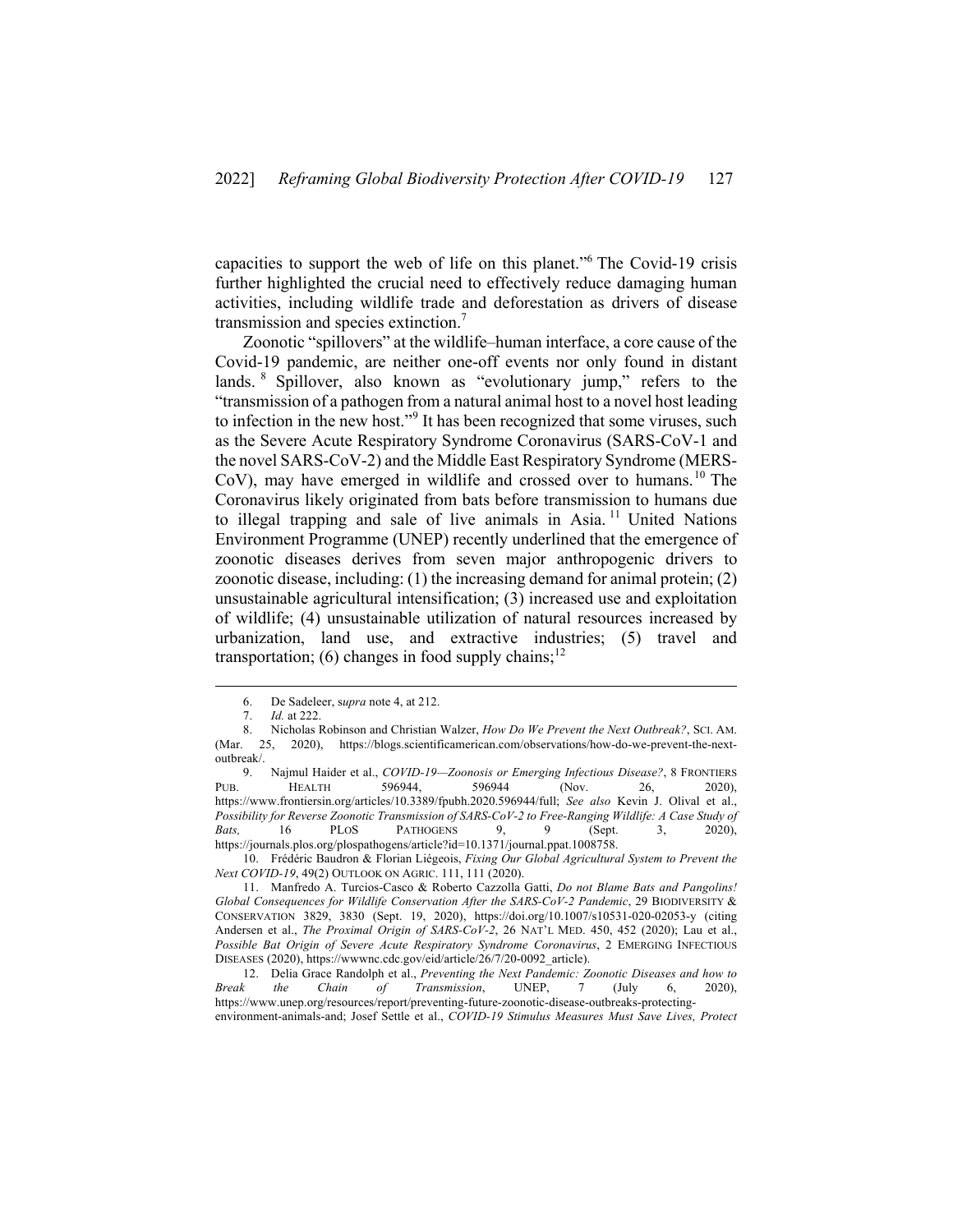Environmental degradation is critical in the emergence of zoonosis. Forests specifically contain a vast number of animal species and associated pathogens that could potentially be transferred to humans.13 Biodiversity loss caused by anthropogenic activities, such as deforestation and the wildlife trade, has allowed the coronavirus to jump from animals to humans by bringing them together in previously inaccessible spaces.<sup>14</sup> This section analyzes how deforestation and the wildlife trade contribute to biodiversity loss, a critical cause of emerging zoonotic diseases, and assesses how to cope with the current and future viruses while ensuring biodiversity protection.

#### *A. Deforestation and Land-Use Changes as Primary Drivers of Biodiversity Loss*

The emergence of zoonoses is strongly linked to deforestation and other land-use changes that increase human–wildlife contact, allowing a higher risk of human infection from zoonotic diseases.<sup>15</sup> Approximately 22% of the land area represented by biodiversity hotspots, which overlap with emerging disease hotspots, is currently threatened by agricultural expansion and deforestation.<sup>16</sup> With increased deforestation rates and habitat fragmentation, animal species are drawn to urban areas, underscoring its direct consequences on a healthy environment.<sup>17</sup> The closer proximity of animals and humans deriving from socio-economic processes allows for the invasion of host communities.18 In November 2019, scientists sounded the alarm on

*Livelihoods, and Safeguard Nature to Reduce the Risk of Future Pandemics*, IPS (April 27, 2020), http://www.ipsnews.net/2020/04/covid-19-stimulus-measures-must-save-lives-protect-livelihoodssafeguard-nature-reduce-risk-future-pandemics/.

<sup>13.</sup> Delia Grace Randolph et al., *supra* note 12, at 14.

<sup>14.</sup> Josef Settle et al., *supra* note 12.

<sup>15.</sup> Felicia Keesing et al.*, Impacts on Biodiversity on the Emergence and Transmission of Infectious Diseases*, 468 NATURE 647, 647 (Dec. 2, 2010); Philip M. Fearnside, *Will the Next Coronavirus Come from Amazonia? Deforestation and the Risk of Infectious Diseases (Commentary),* MONGABAY (April 8, 2020), https://news.mongabay.com/

<sup>2020/04/</sup>will-the-next-coronavirus-come-from-amazonia-deforestation-and-the-risk-of-infectiousdiseases-commentary/.

<sup>16.</sup> Baurdon & Liégeois, *supra* note 10, at 112–113.

<sup>17.</sup> For example, it has been reported that the disruption of bat ecosystems and habitats has driven increasing numbers of fruit bats seeking food in suburban and urban areas, increasing human and livestock contact. *See* Gabriele Volpato et al., *Baby Pangolins on My Plate: Possible Lessons to Learn from the COVID-19 Pandemic*, J. ETHNOBIOLOGY & ETHNOMEDICINE, 2020, at 3, 12 (explaining the connection between deforestation and viruses); *See also* Empire Hechime Nyekwere, *The Impacts of the Covid-19 Coronavirus Pandemic on International Environmental Protection*, 101 J. L., POL'Y, & GLOBALIZATION 96, 101 (2020), (discussing habitat fragmentation and its consequences).

<sup>18.</sup> Rory Gibb et al., *Ecosystem Perspectives are Needed to Manage Zoonotic Risks in a Changing Climate,* BMJ, 2020, at 1, doi: https://doi.org/10.1136/bmj.m3389.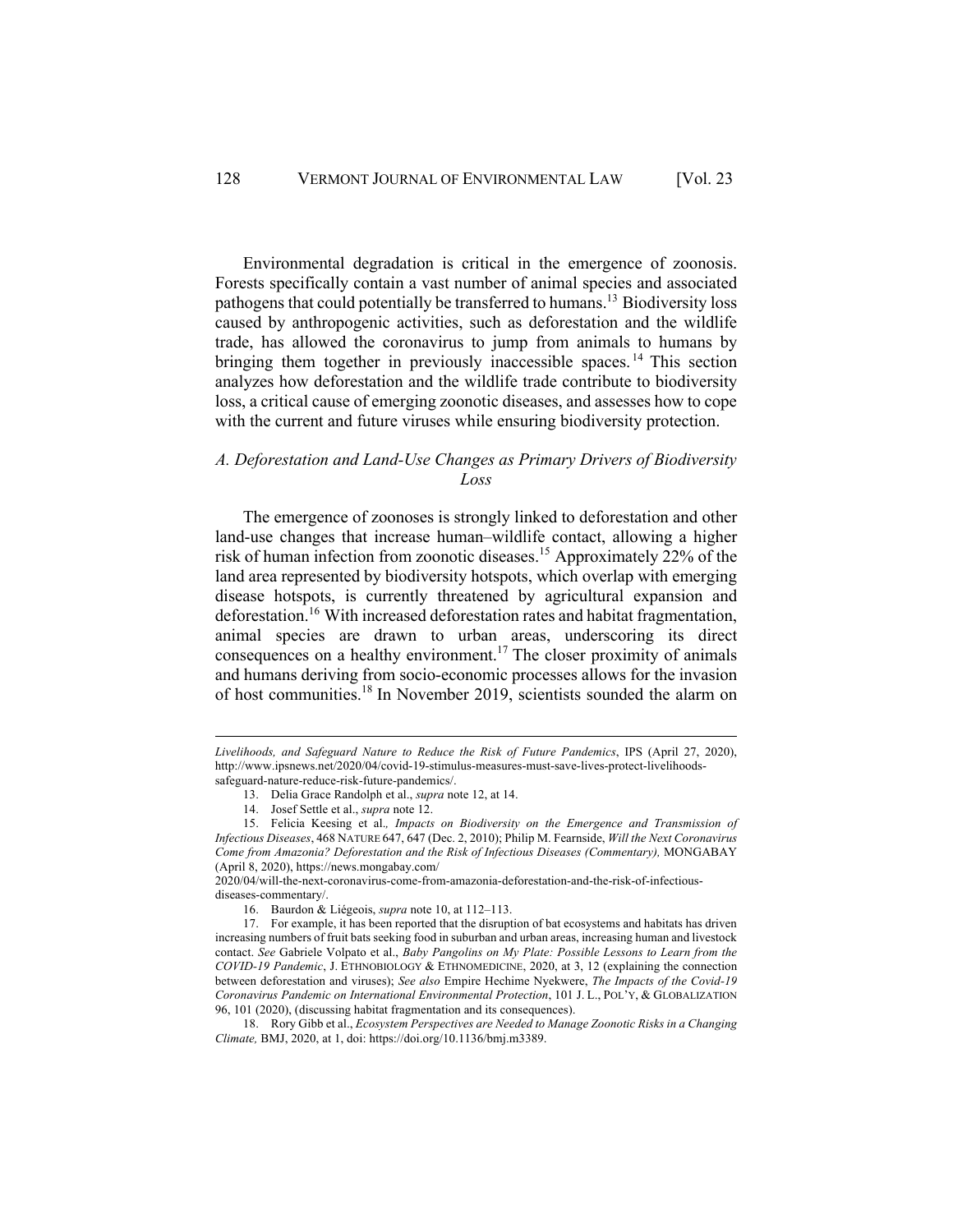increasing deforestation as a possible catalyst for disease outbreaks.<sup>19</sup> If we disrupt natural habitats, we dislodge pathogens, which, in turn, seek new homes in cities and other populated areas.<sup>20</sup> Similarly, land-use changes from cattle ranching can drive zoonotic diseases, as cattle are intermediary carriers of disease to humans.<sup>21</sup>

The interplay between deforestation, land-use change, and habitat loss is the "perfect storm" for the emergence of infectious diseases.<sup>22</sup> In places like the Amazon region, deforestation alters vital natural cycles that help reduce the effects of global warming and recycling water essential for other non-Amazonian areas. <sup>23</sup> Ecosystems like Amazonia are critical to controlling zoonotic diseases and vector-borne infections.<sup>24</sup> Yet, these ecosystems are increasingly threatened. During the first month of quarantine, the Amazonian Institute for Scientific Research SINCHI (SINCHI) registered widespread forest fires in Colombia: a  $276\%$  increase from the previous year.<sup>25</sup> By April 2020, the Colombian Amazon had lost 75,000 hectares (from January to April).<sup>26</sup> Environmental degradation is exacerbated where governmental institutions are almost non-existent and illegal, armed groups are present, which impedes an adequate implementation of environmental policies. $27$ 

<sup>19.</sup> Sarah Gibbens, *Protecting Land and Animals Will Mitigate Future Pandemics*, NAT'L GEOGRAPHIC (Oct. 19, 2020), https://www.nationalgeographic.com/environment/2020/10/protectingland-animals-will-mitigate-future-pandemics-report-says/?cmpid=org=ngp::mc=crm-

email::src=ngp::cmp=editorial::add=SpecialEdition\_20201030&rid=BB3192A42DA2949024ADDA6B 9261012C.

<sup>20.</sup> Nicholas A. Robinson, *Global Health as a Foundation for World Peace: Preventing the "Next" Pandemic,* NCP BLOG (Apr. 15, 2020), https://chairpeace.hypotheses.org/1365.

<sup>21.</sup> *Id*.

<sup>22.</sup> Joel Henrique Ellwanger et al., *Beyond Diversity Loss and Climate Change: Impacts of Amazon Deforestation on Infectious Diseases and Public Health,* ANAIS DA ACADEMIA BRASILEIRA DE CIÊNCIAS, 2020, at 2.

<sup>23.</sup> Maria Antonia Tigre, COOPERATION FOR CLIMATE MITIGATION IN AMAZONIA: BRAZIL'S EMERGING ROLE AS A REGIONAL LEADER, 5 TRANSNAT'L ENV'L L. 2, 416, 425 (2016) (explaining the Report of the Intergovernmental Panel on Climate Change findings on the Amazonia); *See generally*  MARIA ANTONIA TIGRE, REGIONAL COOPERATION IN AMAZONIA: A COMPARATIVE ENVIRONMENTAL LAW ANALYSIS VOL. 13 66 (2017) (discussing the link between the Amazon and climate change) [hereinafter REGIONAL COOPERATION IN AMAZONIA].

<sup>24.</sup> Ellwanger et al., *supra* note 22, at 2.

<sup>25.</sup> *"Están Aprovechando la Cuarentena para Quemar la Selva": Corpoamazonia*, SEMANA (Apr. 1, 2020), https://www.semana.com/impacto/articulo/

estan-aprovechando-la-cuarentena-para-quemar-la-selva-corpoamazonia/49489/.

<sup>26.</sup> Oliver Griffin, *Columbia Lost more than 158,000 Hectares to Deforestation in 2019,*  THOMSON REUTERS (July 9, 2020), https://news.trust.org/item/20200709184816-80ir7.

<sup>27.</sup> James Fair, *COVID-19 Lockdown Precipitates Deforestation Across Asia and South America*, MONGABAY (Jul. 3, 2020), https://news.mongabay.com/2020/07/covid-19-lockdown-precipitatesdeforestation-across-asia-and-south-america; *See also*, Amador-Jiménez et al., *The Unintended Impact of Colombia's Covid-19 Lockdown on Forest Fires*, 76 ENV'T RES. ECON., 1081–1105 (2020), https://doi.org/10.1007/s10640-020-00501-5.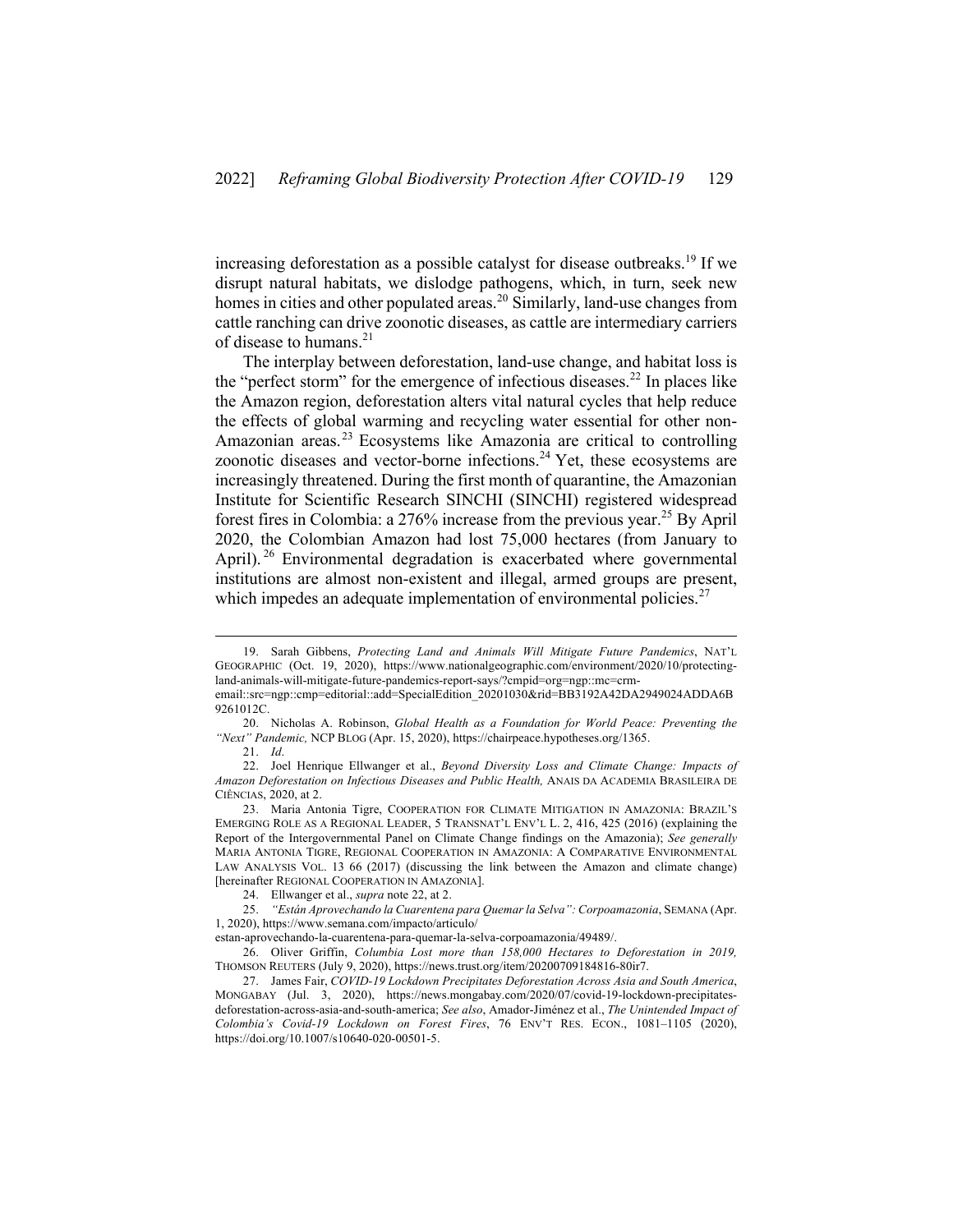In Brazil, Amazonian deforestation is at a nine-year high.<sup>28</sup> During the first and second trimester of 2020, deforestation rates were already 51% higher than the previous year.<sup>29</sup> By April, the total deforested area was the highest of the decade and by the end of August 2020, Brazil had experienced deforestation of approximately  $3,070$  km2 (from January to July).<sup>30</sup> A recent study found a significant correlation between rising deforestation and the transmission of Covid-19 in Indigenous communities in Brazil, especially as human encroachment in Indigenous lands sparks conflicts that results from deforestation-inducing activities, such as illegal mining, furthering virus transmission in already vulnerable populations.<sup>31</sup> To avoid more zoonotic spillovers, we need to rethink and reshape the human–nature relationship and its consequences on biodiversity loss. The first step is addressing deforestation and land-use changes so that ecosystems like Amazonia do not become the birthplace of the next pandemic.

#### *B. Wildlife Trade and Zoonotic Diseases*

Wildlife trade also plays a significant role in the emergence of zoonotic diseases. The U.S. National Academy of Medicine considers international trade one of the six contributing factors to emerging infectious disease risk.<sup>32</sup> Many wild, captive-bred, and farmed animal species are transported and traded together in markets, which facilitates disease transmission.<sup>33</sup> The proximity of humans with different species further enables "animal-tohuman spillover" of new viruses that are more likely to amplify the humanto-human transmission.<sup>34</sup>

A recent study shows that the number of bamboo rats infected by coronaviruses increased through the wildlife trade value chain in Vietnam, from 6% in rat farms to 21% in large live animal markets, to 56% in

<sup>28.</sup> Simone Iglesias, *Brazil to Boost Amazon Forest Oversight as Deforestation Jumps*, YAHOO FIN. (Apr. 14, 2020), https://finance.yahoo.com/news/brazil-boost-amazon-forest-oversight-152259352.html.

<sup>29.</sup> Patricia Vieira, *Brazilian Amazon at a* Crossroads, REVISTA (July 7, 2020), https://revista.drclas.harvard.edu/brazilian-amazon-at-a-crossroads/.

<sup>30.</sup> Humberto Laudares & Pedro Gagliardi, *Is Deforestation Spreading COVID-19 to the Indigenous Peoples?*, 2 (IEPS, Working Paper No. 8, 2020).

<sup>31.</sup> *Id*. at 16, 22.

<sup>32.</sup> Stefan Borsky et al., *CITES and the Zoonotic Disease Content in International Wildlife Trade,*  76 ENV'T & RES. ECON. 1001, 1002 (2020), https://doi.org/10.1007/s10640-020-00456-7**.**

<sup>33.</sup> Randolph et al., *supra* note 12, at 33.

<sup>34.</sup> *Id*.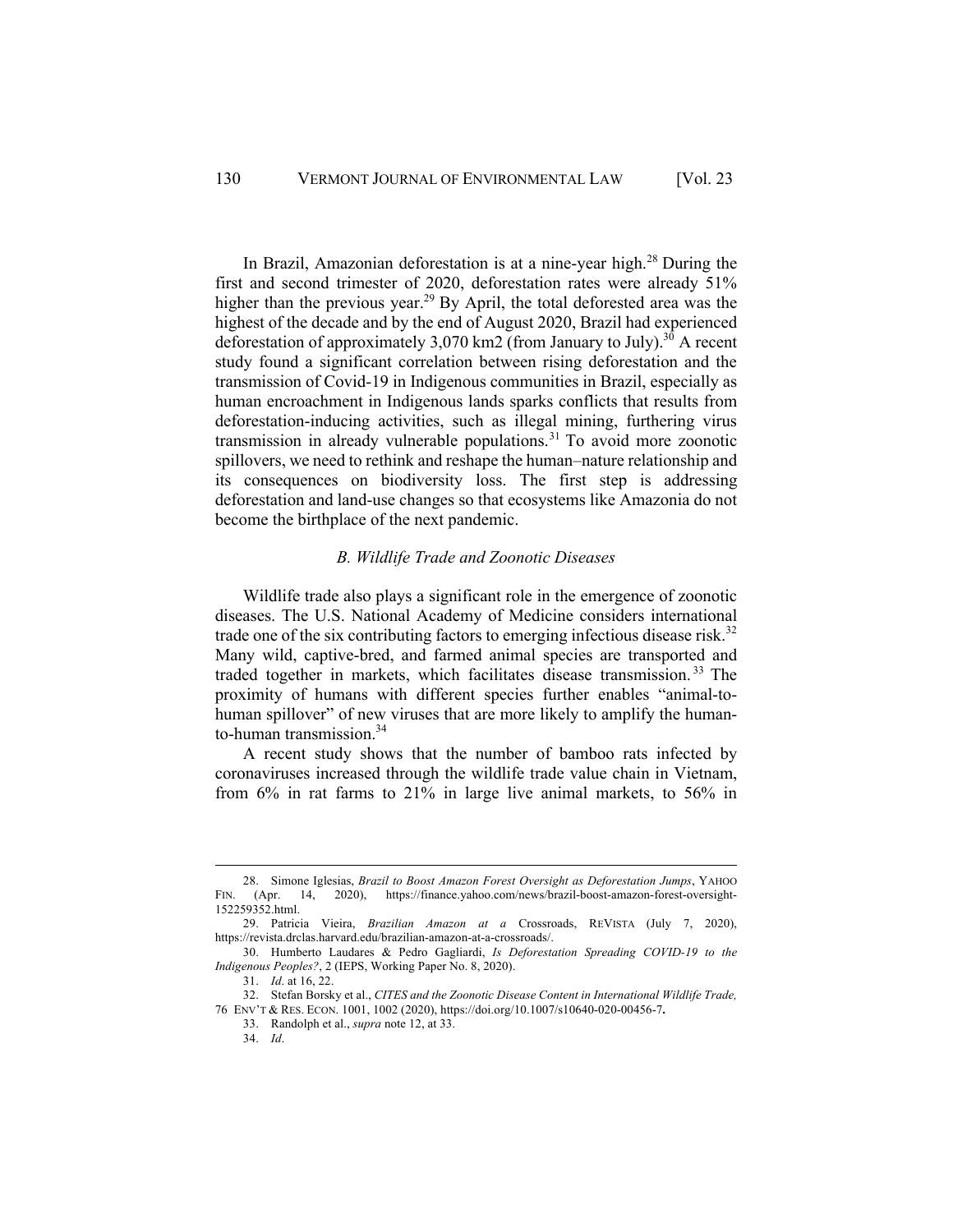restaurants before being killed. <sup>35</sup> Recent data also shows that the international legal wildlife trade might have increased by 500% in value since 2005 and by 2000% since the 1980s, partly due to enhanced sustainable captive breeding. <sup>36</sup> Approximately 24% of all wild terrestrial vertebrate species on Earth are traded globally, $37$  either legally (estimated to be worth \$107 billion in 2019) or illegally (estimated to be worth between \$7–23 billion per year). $38$ 

This unprecedented rise in scale and speed of wildlife trade increases the contact between animals and humans.<sup>39</sup> The wildlife trades include: harvesting of wild animals as a source of protein and money; the recreational hunting and consumption of wildlife as a symbol of status or tradition; the trade of wildlife for recreational use (e.g., pets and zoos); and the use of animal parts for decorative, medicinal, and other commercial products (e.g., furs, as trophies or traditional medicine).<sup>40</sup> Pathogen transmission from wild animals to humans can come from hunters and farmers, ranching, subsistence, and recreational hunting, as well as traders, transporters, middlemarketers, handlers, buvers, and meat-eaters.<sup>41</sup> Researchers have estimated over one billion contacts per year, with an approximate 650,000 to 840,000 existing zoonotic pathogens that could cross over the species barrier.<sup>42</sup>

While wildlife farming led to a decrease in wildlife meat consumption, surveys show that wildlife farms are sometimes stocked with wild-caught animals. The impossibility of distinguishing between both increases the risk of disease transmission.43 Furthermore, epidemiologists have warned of the

<sup>35.</sup> DASZAK ET AL., *supra* note 2, at 32 (citing N. Q. Huong et al., *Coronavirus Testing Indicates Transmission Risk Increases Along Wildlife Supply Chains for Human Consumption in Vietnam 2013– 2014*, PLOS ONE, 2020, at 27, doi:10.1371/journal.pone.0237129).

<sup>36.</sup> *Id.* (citing DILYS ROE, TRADING NATURE: A REPORT, WITH CASE STUDIES, ON THE CONTRIBUTION OF WILDLIFE TRADE MANAGEMENT TO SUSTAINABLE LIVELIHOODS AND THE MILLENNIUM DEVELOPMENT GOALS 24 (2008); *UN Comtrade Database - Merchandise Trade Data Availability*, UNITED NATIONS, https://comtrade.un.org/data/da (last visited Jan. 22, 2022); *See generally* Janine Robinson et al. *Dynamics of the Global Trade in Live Reptiles: Shifting Trends in Production and Consequences for Sustainability,* 184 BIOLOGICAL CONSERVATION 42 (2015) https://doi.org/10.1016/j.biocon.2014.12.019).

<sup>37</sup>*. Id.* at 28 (citing Brett R. Scheffers et al., *Global Wildlife Trade Across the Tree of Life,* 366 SCIENCE 71 (Oct. 4, 2019), doi:10.1126/science.aav5327).

<sup>38.</sup> *Id*. at 29 (citing DAAN P. VAN UHM, THE ILLEGAL WILDLIFE TRADE: INSIDE THE WORLD OF POACHERS, SMUGGLERS AND TRADERS 15 (2016)).

<sup>39.</sup> Borsky et al., *supra* note 32, at 1002.

<sup>40.</sup> Randolph et al., *supra* note 12, at 15.

<sup>41.</sup> *Id*. at 32; *See also* Borsky et al., *supra* note 32, at 1003.

<sup>42.</sup> Borsky et al., *supra* note 32, at 1003.

<sup>43.</sup> DASZAK ET AL., *supra* note 2, at 30 (citing Laura Tensen, *Under What Circumstances can Wildlife Farming Benefit Species Conservation?*, 6 GLOB. ECOLOGY & CONSERVATION 286–298 (2016)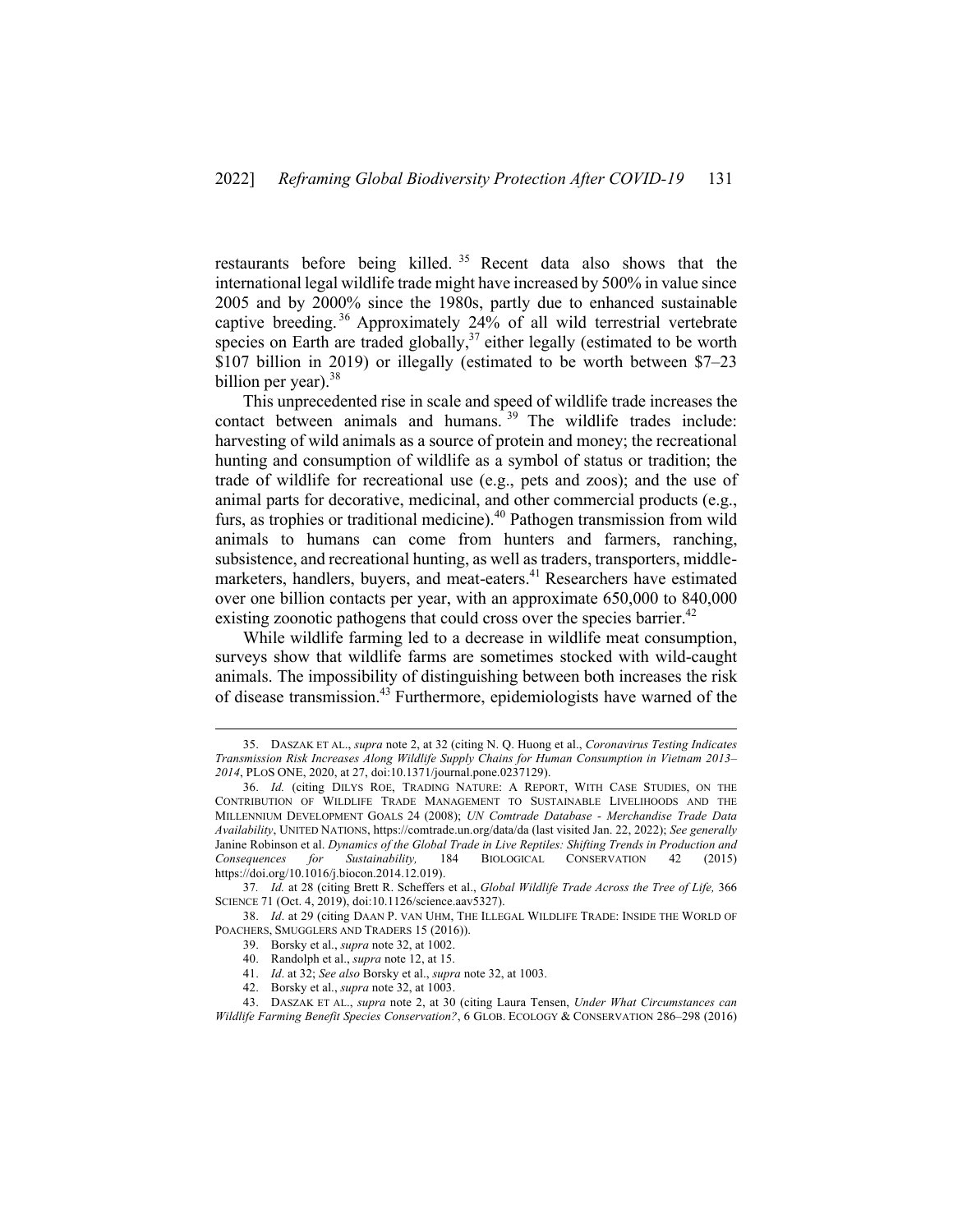likelihood that Covid-19 could become endemic if established in a wild animal population. <sup>44</sup> Animal reservoirs provide viruses with new hosts, potentially allowing for viruses to spill back into people after being under control. Yellow fever, Ebola, and Chikungunya have experienced such a spill back.45 Since Covid-19 is thought to have originated in bats but passed to people through an intermediate host, chances are that it will also become endemic, which is why strategies to reduce the spread and control of the virus are essential to overcoming this pandemic.<sup>46</sup> Wildlife trade regulation is crucial in preventing the further spread of the virus.

#### *C. Possible Responses to Biodiversity Loss: Protected Areas and Wildlife Trade International Regulation*

With globalization, the effects of biodiversity loss are no longer confined to physical borders. An increasing number of people travel to and from risk regions, contributing to the dissemination of pathogen agents.<sup>47</sup> Safeguarding biodiversity is essential to preventing future pandemics given the connection between human disease and habitat destruction.<sup>48</sup> International regulation of activities that induce wildlife–human contact could decrease the risk of zoonotic spillover. However, most governmental initiatives reactively respond to diseases ex-post facto, worsening the government's ability to control the threat of future zoonoses. To avoid the next pandemic, international cooperation is essential. One pathway to address the root causes of zoonotic spillover lies in protected areas.

http://dx.doi.org/10.1016/j.gecco.2016.03.007; E. G. E. Brooks, S.I. Roberton & D.J. Bell, *The Conservation Impact of Commercial Wildlife Farming of Porcupines in Vietnam,* 143 BIOLOGICAL CONSERVATION 2808–2814 (2010) https://doi.org/10.1016/j.biocon.2010.07.030).

<sup>44.</sup> Nicky Phillips, *The Coronavirus Is Here to Stay—Here's What That Means*, NATURE (Feb. 16,2021), https://www.nature.com/articles/d41586-021-00396-2campaign\_id=9&emc=edit\_nn\_ 20210223&instance\_id=27427&nl=the-morning&regi\_id=64750540&segment\_id=52225&te=1 &user\_id=17e04417a4944065756c5772e26dcecd.

<sup>45.</sup> *Id*.

<sup>46.</sup> *Id*.

<sup>47.</sup> Gustavo Ortiz Millán, *Pandemias, Zoonosis y Comercio de Animales Silvestres*, REVISTA DE BIOÉTICA Y DERECHO, Nov. 2020, at 21, https://scielo.isciii.es/scielo.php?script=sci\_arttext&pid=S1886- 58872020000300003.

<sup>48.</sup> Baurdon & Liégeois, *supra* note 10, at 112.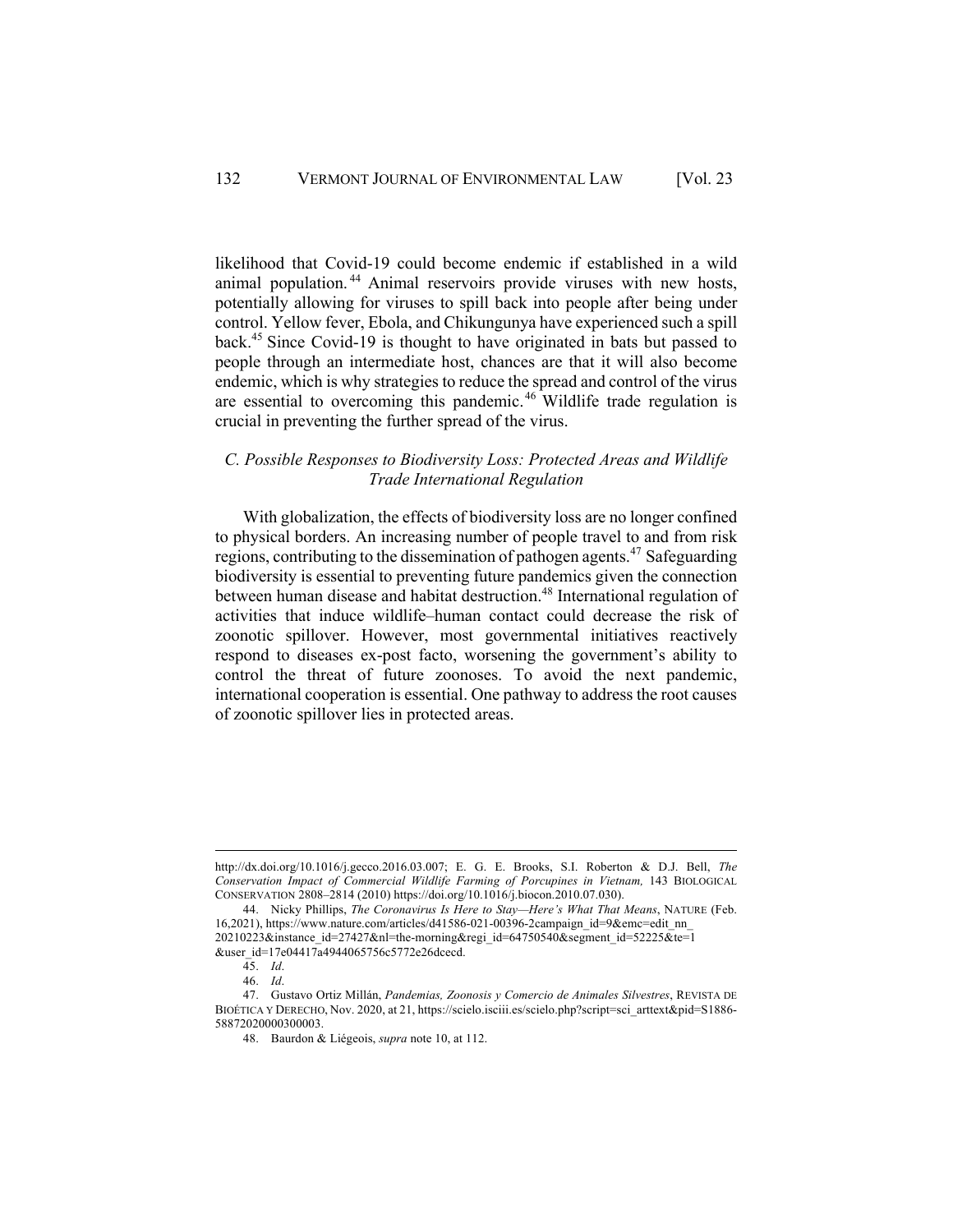#### 1. Protected Areas as a way to Minimize Deforestation and Land-Use Change

Protected areas can support reducing deforestation by confronting biodiversity loss in tandem with other pressing issues such as climate change. Conserving biodiversity through protected areas is fundamental for implementing an effective public health policy to prevent or reduce the transfer of infectious diseases to human populations.<sup>49</sup> Humans and animals can coexist better if biodiversity is protected and conservation efforts are advanced.

For example, the Emerald Network is made up of protected areas or "Areas of Special Conservation Interest," by the Council of Europe after adopting the European Convention on Conservation of European Wildlife and Natural Habitats (also known as the Bern Convention).<sup>50</sup> The Natura 2000 network started as the European Union's (E.U.) contribution to the Emerald Network. <sup>51</sup> As a network of more than 1.15 million km2 of privately-owned protected nature reserves across the E.U. Member States that were established to protect rare and threatened species and rare natural habitat,<sup>52</sup> it provides an example of the selection-process of protected areas, identification of significant threats to habitats, and implementation of conservation measures.<sup>53</sup>

A similar network could be built in other regions in a post-pandemic scenario. To Build Back Better, it is necessary to strengthen biodiversity and forest protection through existing and new legal mechanisms at different levels of governance. It is predictable that once the lockdown measures are lifted, an increase in industrial activity and, particularly, extractivism is expected, especially given the challenging economic conditions that have emerged during the pandemic.<sup>54</sup> Covid-19's more lasting impacts will

<sup>49.</sup> Keesing et al., *supra* note 15, at 647–652.

<sup>50.</sup> Olena Bevz, *Legal Regulation of the Emerald Network: National and Global Aspects,* 5 J. VASYL STEFANYK PRECARPATHIAN NAT'L UNIV. 91, 93 (2018), doi: 10.15330/jpnu.5.2.91-98; *See*  Convention on the Conservation of European Wildlife and Natural Habitats, Alb.-Tunis., Sept. 09, 1979, E.T.S. No. 104 (entered into force June 01, 1982).

<sup>51.</sup> Eur. Consult. Ass., *Revised Criteria for Assessing the National Lists of Proposed Areas of Special Conservation Interest (ASCIs) at Biogeographical Level and Procedure for Examining and Approving Emerald Candidate Sites,* 33rd Standing Comm. Meeting, Doc. 13 T-PVS/PA 6, 2-3 (2013) https://rm.coe.int/1680746a34.

<sup>52.</sup> *Natura 2000*, EUR. COMM'N, https://ec.europa.eu/environment/nature/natura2000/ index\_en.htm (last visited Jan. 22, 2022).

<sup>53.</sup> Thomas Campagnaro et al., *Half Earth or Whole Earth: What Can Natura 2000 Teach Us?,* 69-2 BIOSCIENCE 117, 122 (2019).

<sup>54.</sup> Turcios-Casco & Cazzolla Gatti, *supra* note 11, at 5.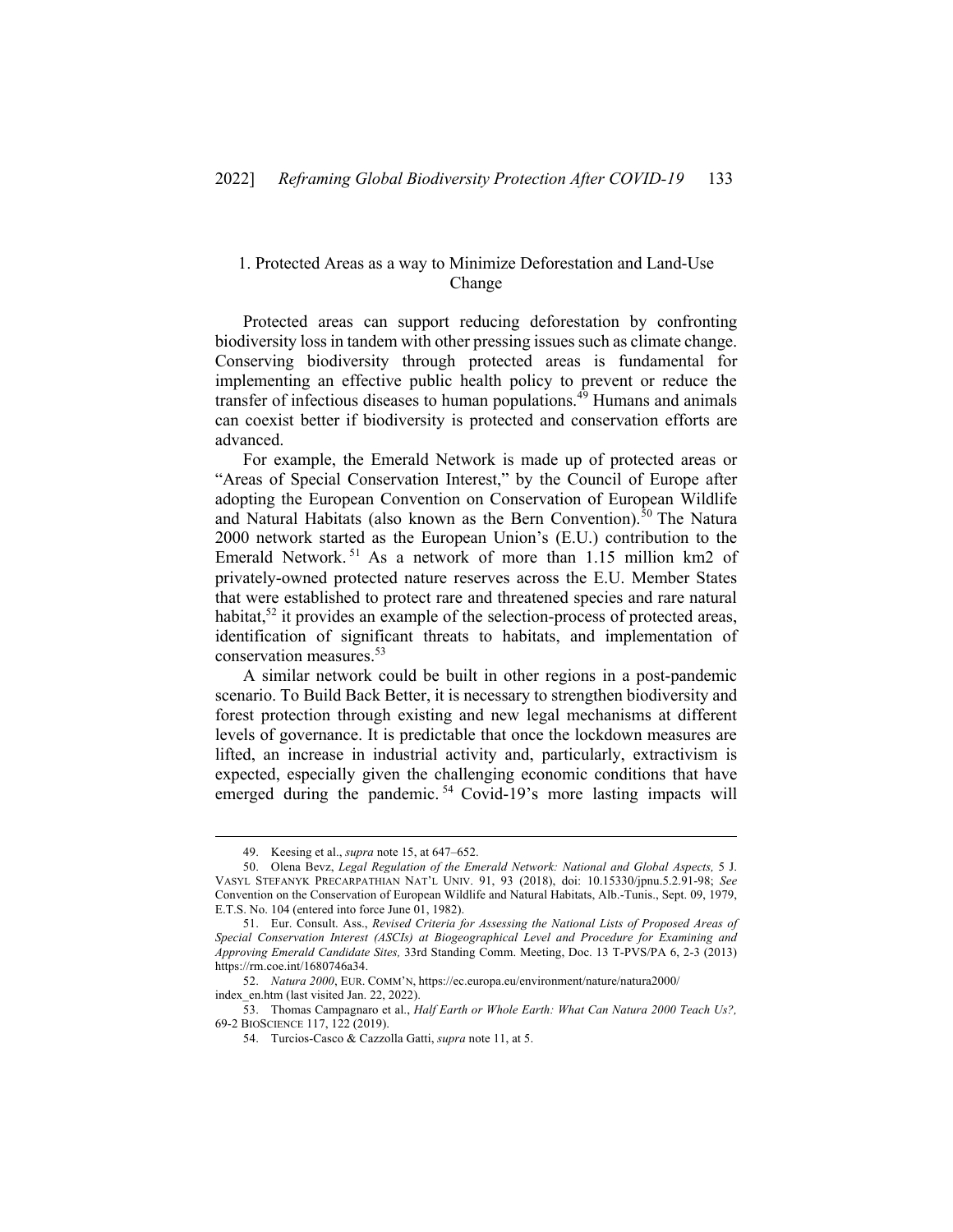probably be financial, affecting restoration and reforestation efforts.<sup>55</sup> Reduced government spending, rollback of environmental regulations, forest clearing and hunting, demand for agricultural products, and increased rural poverty and population density all amount to a more complex implementation of environmental protection policies and laws.<sup>56</sup> That is why biodiversity conservation and restoration are more important than ever, both to help cope with the pandemic's consequences and prevent future ones.

#### 2. Wildlife Trade Regulation as a way to Reduce the Spread of Covid-19 and Prevent New Zoonotic Diseases

While animal exploitation from wildlife trade has grown in recent years, <sup>57</sup> international regulation remains scarce. Animals are kept in overcrowded spaces for production and commercialization,<sup>58</sup> increasing the possibility of emerging zoonotic diseases.<sup>59</sup> This has prompted the question: Should the international community prohibit wildlife commerce?

There are a lot of reasons to prohibit the sale of animals in public markets, including the hygiene and sanitary conditions in which animals are kept, the amount of damage and suffering in individual animals and social groups, the imbalance created in ecosystems when animals are removed, and the risk of extinction.<sup>60</sup> However, prohibiting wild animal commerce can be counterproductive. Animal markets are not isolated; instead, they are part of a larger supply chain.<sup>61</sup> Applying a blanket ban to wildlife commerce ignores the underlying drivers of the emergence and spread of zoonoses.<sup>62</sup> It obscures the social context of the extraction, breeding, hoarding, commercialization, and supply, which may risk sending animal trafficking to the illegal world's deep, clandestine spaces, where sanitary measures are even worse.<sup>63</sup>

Most of the dire conditions that favor spillovers could be addressed with stricter regulation and monitoring of market conditions rather than a blanket

<sup>55.</sup> Rakan A. Zahawi et al., *Potential Impacts of COVID-19 on Tropical Forest Recovery,* 52 BIOTROPICA 803, 804 (2020).

<sup>56.</sup> *Id.* at 804, 805.

<sup>57.</sup> Yadav Uprety et al., *Illegal Wildlife Trade Is Threatening Conservation in the Transboundary Landscape of Western Himalay*a, 59 J. FOR NATURE CONSERVATION 1, 1 (2021).

<sup>58.</sup> Millán, *supra* note 47, at 21.

<sup>59.</sup> *Id.*

<sup>60</sup>*. Id*.; *See also* Dilys Roe & Tien Ming Lee, *Possible Negative Consequences of a Wildlife Trade Ban,* NATURE SUSTAINABILITY (Jan. 19, 2021), https://www.nature.com/articles/s41893-020-00676-1.

<sup>61.</sup> Millán, *supra* note 47, at 24.

<sup>62.</sup> *Id*. at 5.

<sup>63.</sup> *Id*. at 22.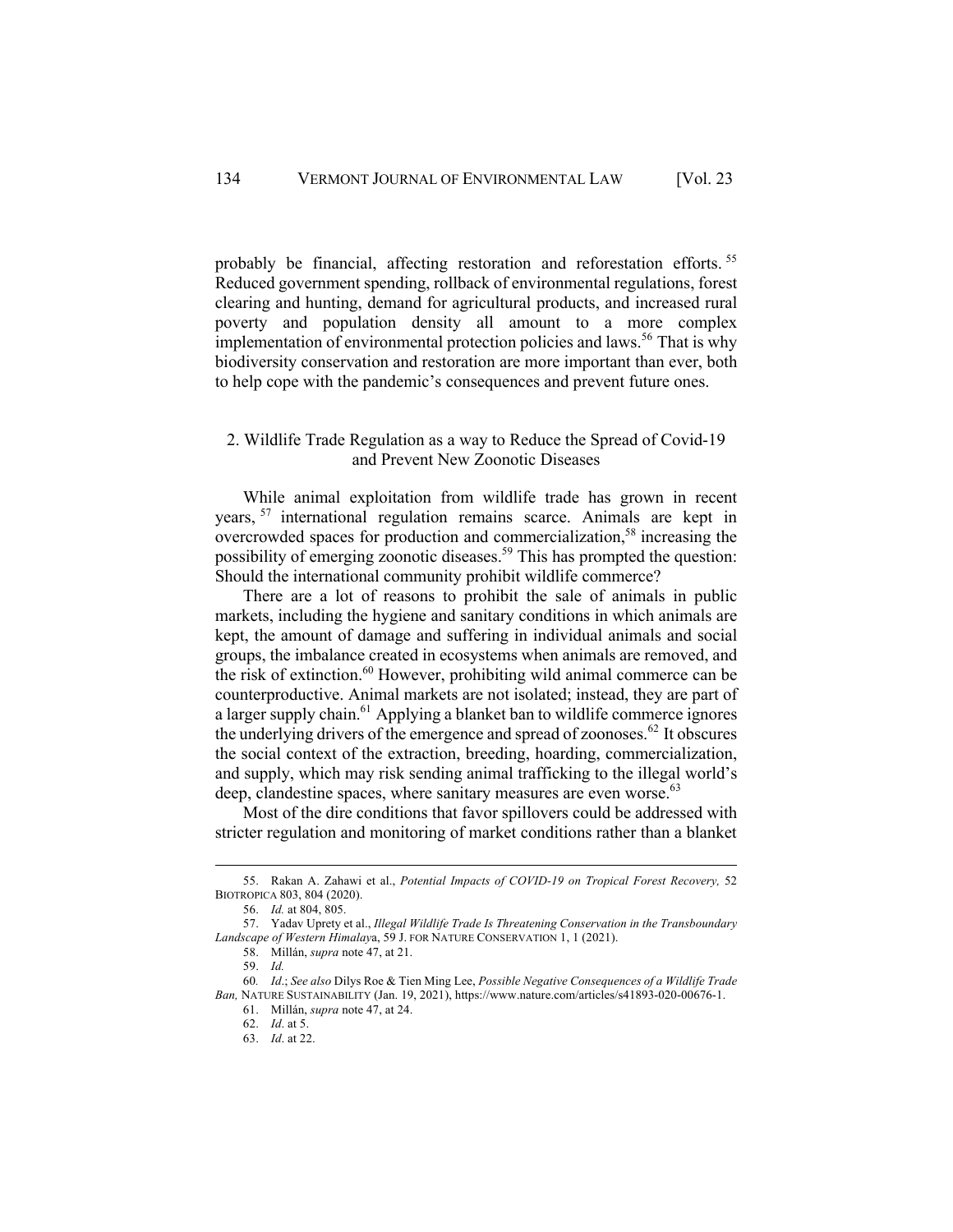ban. Suppose governments strengthen legislation and regulations to control and monitor import and export, sale, and consumption of wild animals and their derivatives, as well as to ensure animal well-being throughout the whole supply chain. In that case, a positive effect is most likely to happen.<sup>64</sup> Periodic reviews may positively affect commercial breeding and production on farms and generally set higher standards for those animals.<sup>65</sup>

Additionally, the wildlife trade supports millions of families and individuals, contributing to income generation among the world's most impoverished population.<sup>66</sup> It is crucial to assess comprehensively the social aspects of wildlife trade in any international cooperation initiative, especially in a post-pandemic scenario. About six million tons of wild meat is harvested yearly in Africa and Latin America.<sup>67</sup> Thirty-nine percent of households in Africa, Asia, and Latin America declared that they harvested and consumed wild meat last year. <sup>68</sup> The pandemic has already hit marginalized populations hard, and a blanket ban would only add to that.<sup>69</sup> Furthermore, this ban would affect those who produce and consume meat for cultural, health, and livelihood security reasons.<sup>70</sup> Moreover, wild meat consumption is critical to ensuring the food security of Indigenous peoples and local communities worldwide.<sup>71</sup>

In sum, deforestation and the wildlife trade need to be better regulated.<sup>72</sup> It is necessary to address changes in land use and exploitation of wildlife to strengthen environmental protection.<sup>73</sup> UNEP has called for advancing a global biodiversity agenda that promotes human–wildlife coexistence while expanding innovative financing for restoration and ecosystem-based approaches. <sup>74</sup> To deliver transformational change in the post-pandemic scenario, UNEP urges collective action and firm commitments from non-

<sup>64.</sup> *Id.*

<sup>65.</sup> *Id.*

<sup>66.</sup> Uprety et al., *supra* note 57, at 1.

<sup>67.</sup> Jani Hall, *Bushmeat—Explained,* NAT'L GEOGRAPHIC (June 19, 2019), https://www.national geographic.com/animals/article/bushmeat-explained.

<sup>68.</sup> Randolph et al., *supra* note 12, at 31 (citing Robert Nasi et al., *Empty Forests, Empty Stomachs? Bushmeat and Livelihoods in the Congo and Amazon Basins,* 13 INT'L FORESTRY REV. 3, 355– 368 (2011); Martin Nielsen et al., *The Importance of Wild Meat in the Global South,* 146 ECOLOGICAL ECON., 696, 699 (2018)).

<sup>69.</sup> Amaël Borzée et al., *COVID-19 Highlights the Need for More Effective Wildlife Trade Legislation,* 35 TRENDS ECOLOGY & EVOLUTION 12, 1054 (2020).

<sup>70.</sup> Roe & Lee, *supra* note 60.

<sup>71.</sup> *Id.*

<sup>72.</sup> Borzée et al., *supra* note 69, at 1054.

<sup>73.</sup> Jiajia Liu et al., *Pandemics and Biodiversity: Applying Lessons Learned to Conservation in the Post-COVID-19 era,* ECOEVORXIV (2020) (Pre-print) doi:10.32942/osf.io/4det8.

<sup>74.</sup> U.N. Executive Director, *Progress in the Implementation of Resolution*, ¶ 11, U.N. Doc. K2002605 291220 (Nov. 16, 2020).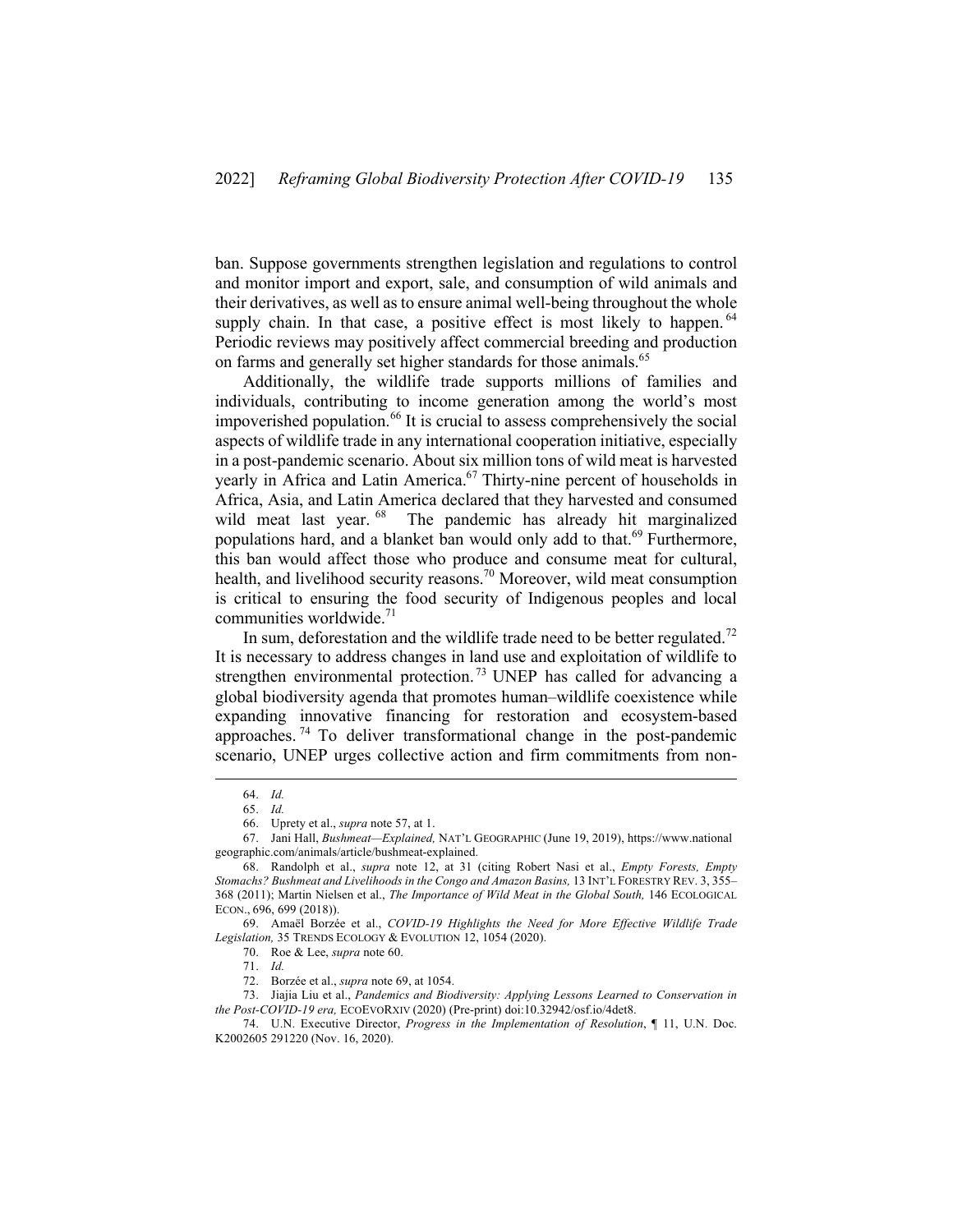traditional players, like financial institutions, to meet international obligations.<sup>75</sup> To achieve this, it is necessary to address the structural and systemic causes of biodiversity loss.

Unveiling the underlying drivers of the emergence and spread of zoonotic diseases like Covid-19 would mean examining processes that massively increase interaction between animals and humans and facilitate disease transmission.76 But this requires radical changes to our way of life. It may mean a shift away from industrialized agriculture and commodity supply chains that encourage deforestation, as well as dietary shifts.  $77$ Environmentalists have urged governments to take advantage of this disruption and make vital, radical changes to business as usual—towards more sustainable and nature-friendly practices. <sup>78</sup> However, governments seem to be doing the exact opposite and supporting harmful practices such as fossil fuel production and extractive activities.<sup>79</sup>

There is an apparent conflict between some conservation proposals and the world's economic development model. However, economic balance and environmental protection need to go hand-in-hand to truly overcome this pandemic and prevent future ones. Environmental protection theories that aim at setting aside large portions of the world for conservation purposes have started to gain traction, especially given the relationship between Covid-19 and biodiversity loss. $80$  This begs the question: Are these theories truly effective in ensuring biodiversity protection? And more importantly, how do they interplay with an economic crisis in a post-pandemic scenario?

#### II. ENVIRONMENTAL PROTECTION THEORIES: WOULD SETTING ASIDE HALF OF EARTH FOR CONSERVATION PURPOSES ENSURE BIODIVERSITY PROTECTION IN A POST-PANDEMIC CONTEXT?

Environmental protection theories come in all shapes and sizes. They can push for strict and conservative measures or adopt a more nuanced approach. They can understand the human–nature relationship as one of interconnectedness or as one of exploitation. This section analyzes the benefits and pitfalls of one such theory gaining attention at the international

<sup>75.</sup> *Id*.

<sup>76.</sup> Roe & Lee, *supra* note 60, at 5.

<sup>77.</sup> *Id*.

<sup>78.</sup> Daniel Cross, *Post-pandemic Recovery Plans Fail to Address Biodiversity Loss,*  SUSTAINABILITY TIMES (Oct. 13, 2020), https://www.sustainability-times.com/environmentalprotection/post-pandemic-economic-plans-are-failing-to-address-biodiversity-loss/.

<sup>79.</sup> *Id*.

<sup>80.</sup> Roe & Lee, *supra* note 60, at 5.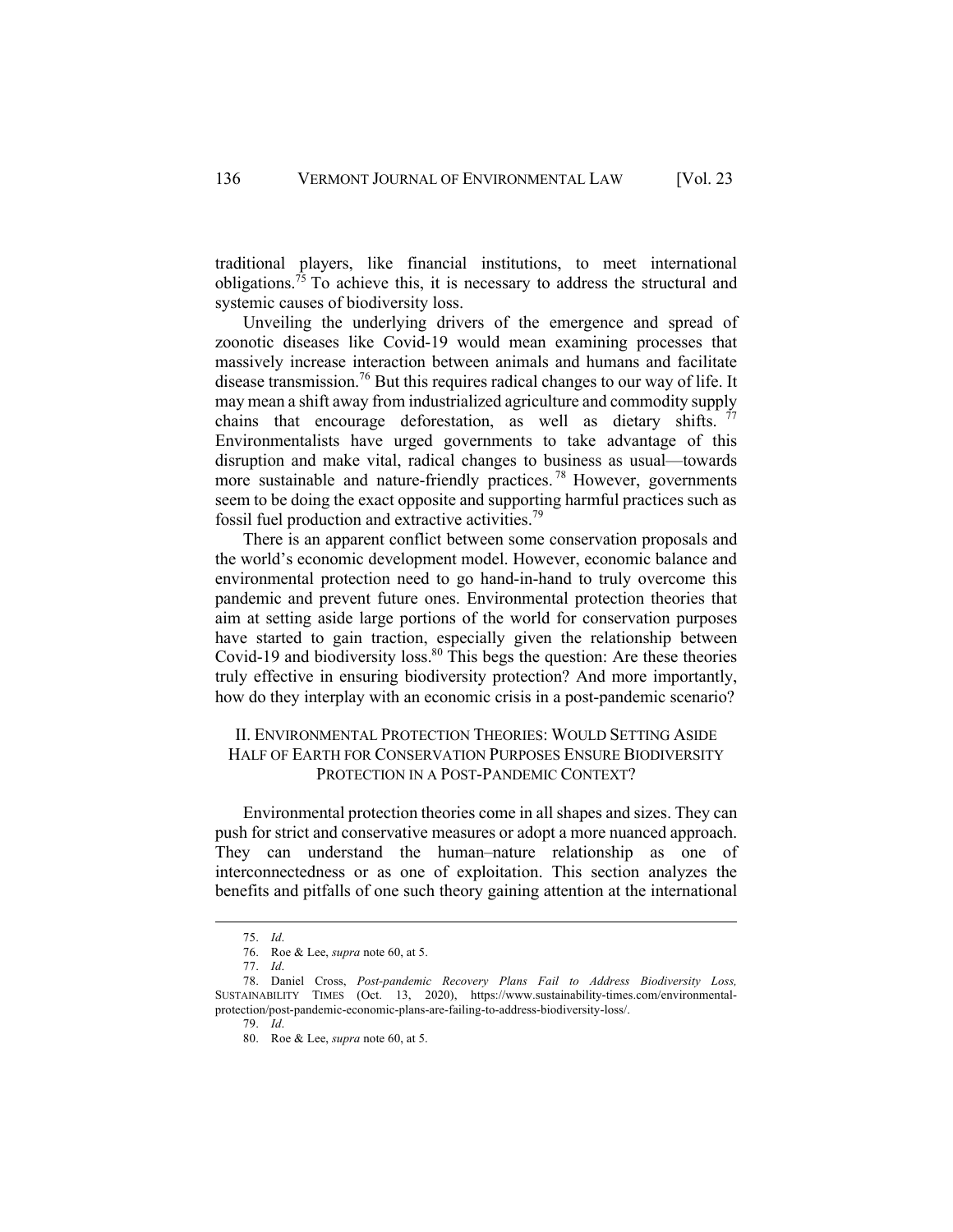level: the Half-Earth theory. It specifically assesses whether the Half-Earth approach responds to the world's needs in biodiversity protection and Building Back Better after Covid-19.

#### *A. Half-Earth Theory: What is it?*

Currently, close to 15% of Earth's land and 10% of waters are under some kind of environmental protection, whether as natural parks or protected areas in general. $81$  It is estimated that every 30 seconds, the U.S. loses a football field's worth of nature.<sup>82</sup> In contrast, the Brazilian Amazon loses more than 10 square miles of rainforest due to fires and clearings daily (approximately three football fields of rainforest every minute).<sup>83</sup> To respond to this rapid loss of biodiversity, a radical conservation theory has gained significant attention among conservationists: the Half-Earth Theory. This approach aims at setting aside half of Earth's surface as one global conservation reserve through a series of interconnected protected areas.<sup>84</sup> Additionally, it aims at protecting  $85\%$  of the Earth's species.<sup>85</sup> Although the theory is in its early stages and lacks legal backing, it is increasingly influencing global environmental governance. <sup>86</sup> Alongside other projects such as the  $30x30$  movement<sup>87</sup> and Nature Needs Half, <sup>88</sup> Half-Earth has

88. *What We Do*, NATURE NEEDS HALF, https://natureneedshalf.org/what-we-do/ (last visited Jan. 22, 2022).

<sup>81.</sup> *The World Now Protects 15% of Its Land, but Crucial Biodiversitty Zones Left Out,* IUCN (Sept. 3, 2016), https://www.iucn.org/news/secretariat/201609/world-now-protects-15-its-land-crucialbiodiversity-zones-left-out.

<sup>82.</sup> Meilan Solly, *The U.S. Loses a Football Field-Sized Patch of Nature Every 30 Seconds*, SMITHSONIAN MAG. (Aug. 12, 2019), https://www.smithsonianmag.com/smart-news/us-loses-footballfield-sized-patch-nature-every-30-seconds-

<sup>180972881/#:~:</sup>text=This%20figure%2C%20detailed%20in%20a,of%20land%20every%2030%20seco nds.

<sup>83.</sup> Jordan Davidson, *Amazon Deforestation Rate Hits 3 Football Fields per Minute, Data Confirms*, ECOWATCH (Jul. 26, 2019), https://www.ecowatch.com/amazon-deforestationunrecoverable-tipping-point-2639358982.html; Jim Robbins, *Salvation or Pipe Dream? A Movement Grows to Protect Up to Half the Planet*, YALE ENV'T 360 (Feb. 13, 2020), https://e360.yale.edu/features/salvation-or-pipe-dream-a-movement-grows-to-protect-up-to-half-theplanet.

<sup>84.</sup> B. Büscher et al., *Half-Earth or Whole Earth? Radical Ideas for Conservation, and Their Implications*, 51(3) ORYX 407, 407 (2017).

<sup>85.</sup> Stuart L. Pimm et al., *How to Protect Half of Earth to Ensure it Protects Sufficient Biodiversity,* SCI. ADVANCES, Aug. 2018, at 2.

<sup>86.</sup> Erle C. Ellis, *To Conserve Nature in the Anthropocene, Half Earth is Not Nearly Enough*, 1 ONE EARTH 163, 163 (2019).

<sup>87.</sup> UNEP Open-ended Working Group on the Post-2020 Global Biodiversity Framework, *Zero Draft of the Post-2020 Global Biodiversity Framework Second Meeting*, CTR. FOR BIOLOGICAL DIVERSITY (Jan. 6, 2020), https://www.cbd.int/doc/c/Efb0/1f84/ a892b98d2982a829962b6371/wg2020-02-03-en.pdf.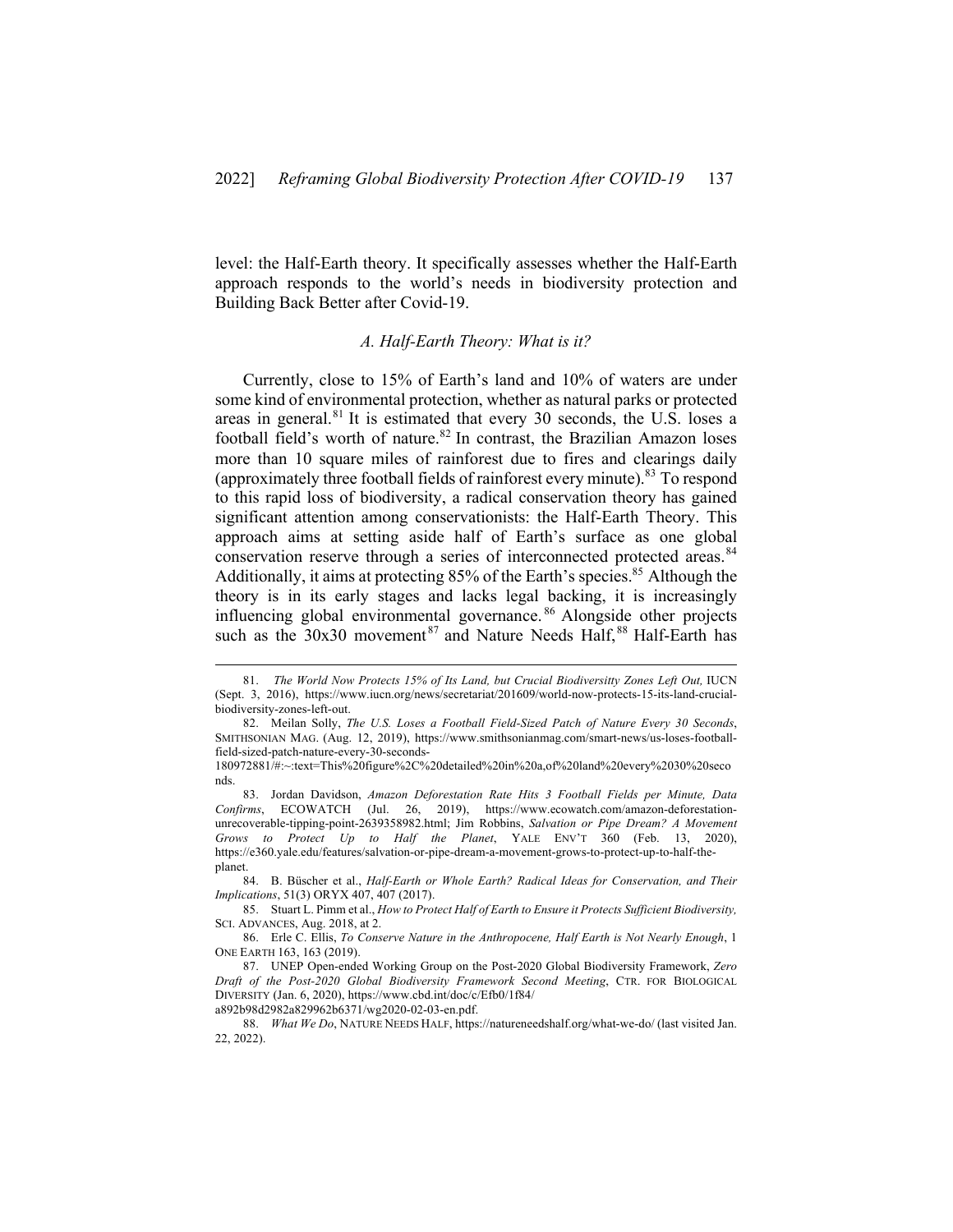gained traction, and its proponents are pressing the protection of half of Earth by 2030. <sup>89</sup> The proposal has been considered by the Post-2020 Global Biodiversity Framework of the Convention on Biological Diversity (CBD).<sup>90</sup>

As mentioned, protected areas play a fundamental role in preventing the emergence of new disease outbreaks by monitoring wildlife, limiting humandriven changes in host and reservoir abundance and distribution, and avoiding contact between humans, livestock, and wildlife, which preserves ecosystem health and integrity.<sup>91</sup> Protected areas may further help evaluate emerging conflicts from banning wildlife trade and understanding the interlink between wildlife trade, conservation, and the risk of future zoonoses. <sup>92</sup> When states implement new protected areas, their proposals should include a "disease risk mitigation" aspect to merge human health considerations with global biodiversity conservation policies.<sup>93</sup> Therefore, extensive internationally or regionally funded and managed protected areas would effectively preserve ecosystem health and become a priority both at the international and regional levels.<sup>94</sup>

In line with the goal of implementing protected areas to protect biodiversity, a 2019 report by IPBES supported (although unintentionally) the Half-Earth theory at an international level.<sup>95</sup> The IPBES found that more than one million species are at risk of extinction and underscored the lifesupport functions of species and the critical role of ecosystems.<sup>96</sup> It also linked the threat of extinction to drivers such as land and sea-use change, including agricultural expansion and direct exploitation of wild species,

<sup>89.</sup> Robbins, *supra* note 83.

<sup>90.</sup> Erle C. Ellis & Zia Mehrabi, *Half Earth: Promises, Pitfalls, and Prospects of Dedicating Half of Earth's Land to Conservation*, CURRENT OP. ENV'T SUSTAINABILITY, May 17, 2019, at 22, 30.

<sup>91.</sup> Julien Terraube et al., *Strengthening Protected Areas to Halt Biodiversity Loss and Mitigate Pandemic Risks,* CURRENT OP. ENV'T SUSTAINABILITY, 2020, at 35-38, https://www.ncbi.nlm.nih.gov/pmc/articles/PMC7525266/pdf/main.pdf (citing Simone C. Bauch et al., *Public Health Impacts of Ecosystem Change in the Brazilian Amazon,* 112 PROC NAT'L ACAD SCI. U.S.A., 2015, at 7414–7419; A. Marm Kilpartrick et al., *Conservation of Biodiversity as a Strategy for Improving Human Health and Well-being,* PHIL. TRANS. R. SOC. B., 2017, at 372; Julien Terraube et al., *The Role of Protected Areas in Supporting Human Health: A Call to Broaden the Assessment of Conservation Outcomes,* CURRENT OP. EVN'T SUSTAINABILITY, 2017, at 50-58 ; Julien Terraube, *Can Protected Areas Mitigate Lyme Disease Risk in Fennoscandia?,* ECOHEALTH, 2019, at 184-190).

<sup>92.</sup> *Id.* (citing I. Vandebroek, et al., *The Future of Ethnobiology Research after the COVID-19 Pandemic*, 6 NATURE PLANTS 723, 724 (2020); Gabriele Volpato et al., *supra* note 17, at 3).

<sup>93.</sup> *Id*. (citing P. Visconti et al., *Protected Area Targets Post-2020,* 364 SCI. 239, 239–41 (2019)).

<sup>94.</sup> *Id.* (citing Christoph Nolte et al., *Governance Regime and Location Influence Avoided Deforestation Success of Protected Areas in the Brazilian Amazon*, 110 PROC. NAT'L ACAD. SCI. U.S. 4956, 4958–60 (2013)).

<sup>95.</sup> *See generally* IPBES, GLOBAL ASSESSMENT REPORT ON BIODIVERSITY AND ECOSYSTEM SERVICES (2019), https://ipbes.net/global-assessment (explaining the importance of safeguarding protected areas).

<sup>96.</sup> Robbins, *supra* note 83.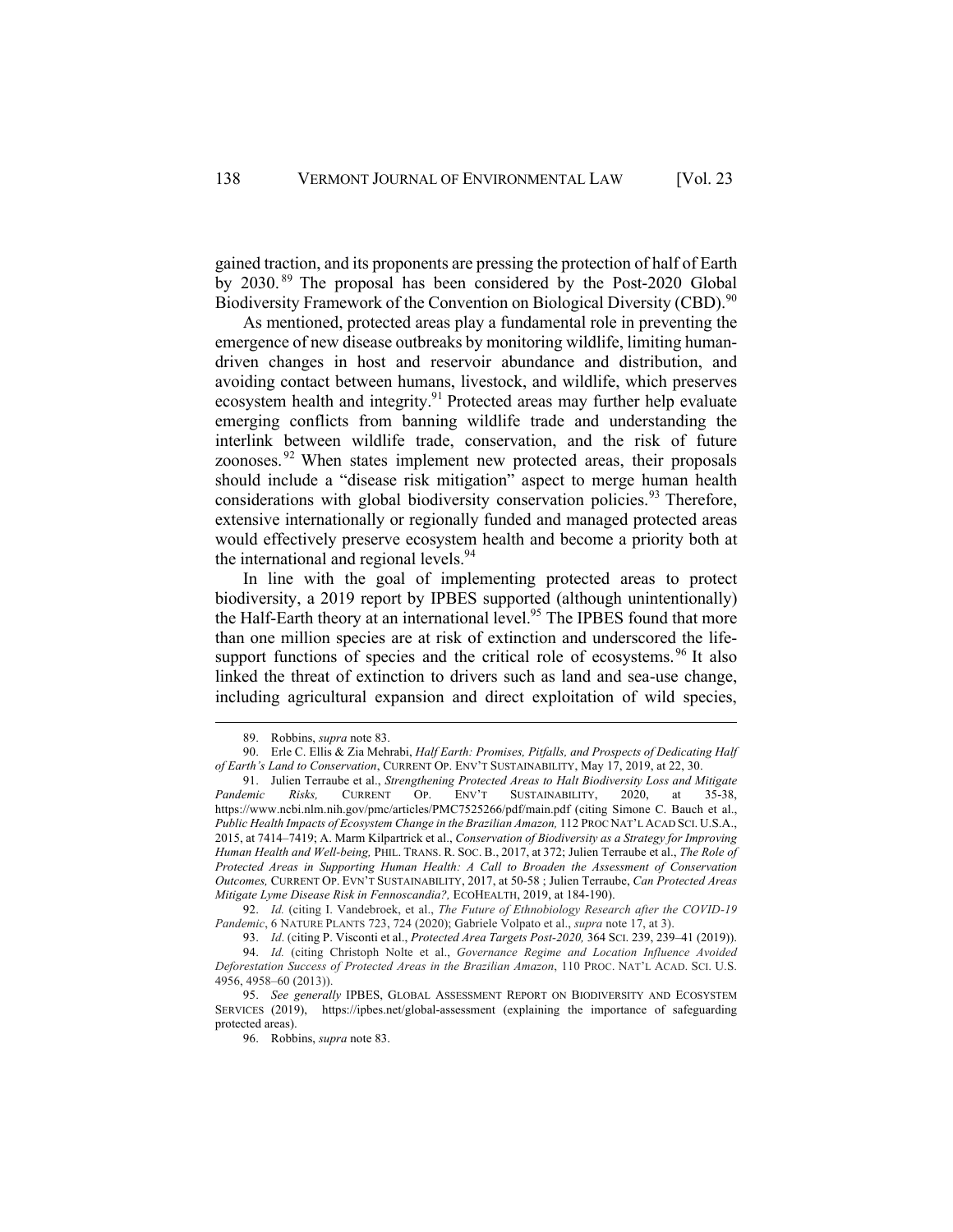climate change, and pollution, which are shaped by other drivers like social changes and economic interests.<sup>97</sup> Scientists are concerned that the extent of environmental damage may have prompted humanity to a tipping point of climate and biological disruption.<sup>98</sup> In response to these challenges, the Half-Earth project proposes to reverse habitat and biodiversity loss and maintain environmental health.<sup>99</sup> The Half-Earth project could be the next step for countries to support conservation efforts worldwide, implement good habitat management, and ensure biodiversity protection.

Among the promises of this approach is simplicity and universality; Half-Earth project proponents believe that its encompassing nature will appear fair, reasonable, and achievable to preserve most of Earth's ecological heritage.<sup>100</sup> Proponents view the theory as a catalyst for societal engagement in conservation efforts that are broad, prosocial, proactive, and socially scalable.<sup>101</sup> In addition to advocating for the protection of 50% of Earth's surface, the project calls for strategies to prevent land displacement and empower Indigenous Peoples as stewards of biodiversity.<sup>102</sup>

#### *B. Critiques to Half-Earth Theory*

Despite widespread support, the Half-Earth theory needs further analysis to be considered as a ruling paradigm. Currently, it faces myriad challenges ranging from lack of effectiveness to obscuring and perpetuating the struggles of historically oppressed groups.

#### 1. Lack of Effectiveness in Protecting Biodiversity

Despite the goal of protecting 85% of the Earth's species, the theory does not clarify how protecting half of the planet would achieve conservation goals. Protecting half of the Earth without paying attention to specific places, and the species they contain, would be ineffective.<sup>103</sup> It remains unclear which "half" would be protected and what its components would be. For example, would it only encompass land or include oceans, rivers, or the

<sup>97.</sup> Pamela McElwee et al., *Ensuring a Post-COVID Economic Agenda Tackles Global Biodiversity Loss*, 3 ONE EARTH 448, 449 (2020).

<sup>98.</sup> Robbins, *supra* note 83.

<sup>99.</sup> Brian M. Napoletano, *Half-Earth: A Biodiversity 'Solution' that Solves Nothing*, CLIMATE & CAPITALISM (Oct. 2, 2018), https://climateandcapitalism.com/2018/10/02/half-earth-a-biodiversitysolution-that-solves-nothing.

<sup>100.</sup> Ellis & Mehrabi, *supra* note 90, at 22.

<sup>101.</sup> *Id*. at 23

<sup>102.</sup> *Id*.

<sup>103.</sup> Pimm et al., *supra* note 85, at 2.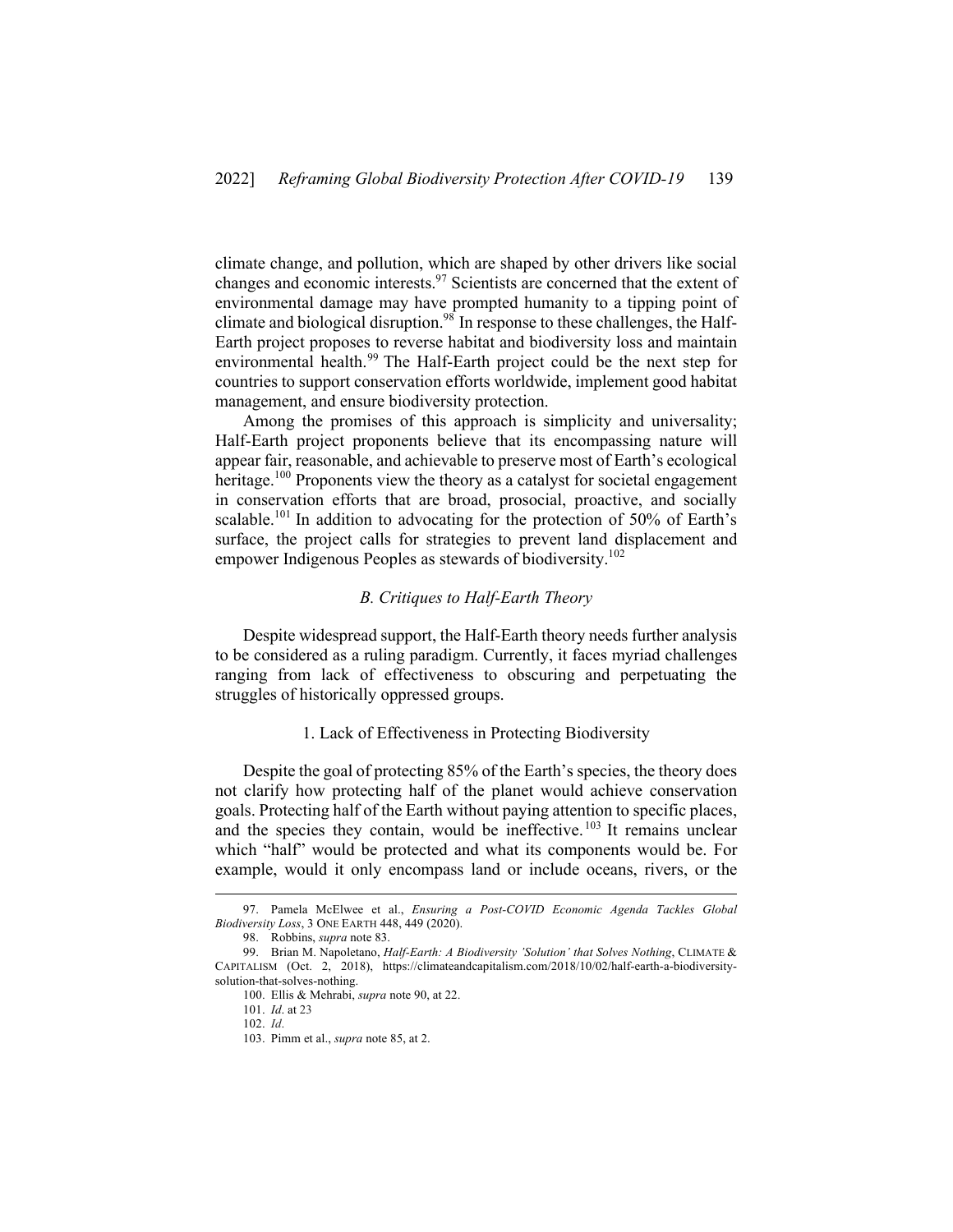Arctic? These details are significant given the propensity of governments to protect "the wild," seen as remote, cold, or arid areas that tend to hold relatively fewer species, rendering conservation efforts useless.<sup>104</sup>

Furthermore, finding where to ensure equitable and effective conservation is essential.<sup>105</sup> A rigid division between the protected half and the human-inhabited half is unsustainable and does not align with the ecosystems' functioning. <sup>106</sup> Even if one could separate humanity from nature, the proposal would need to address how to carry out activities in the human half because they will undoubtedly have significant consequences on the entire planet.<sup>107</sup> The solution is not to set aside large portions of land, especially given the planet's current damaging condition and the fragmented state of the world's biodiversity.<sup>108</sup> The challenges are enormous; a systematic approach is the only way to promote and achieve the goals outlined in the Half-Earth theory in a way that genuinely protects biodiversity and is equitable and fair to humankind.

The theory also ignores the root causes of biodiversity loss, particularly the powerful engines behind resource extraction and consumption, which would eventually have negative impacts on people (especially impoverished people) and biodiversity. <sup>109</sup> Degradation factors, like climate changeinducing activities, have accelerated displacement of both human and animal populations, making them already vulnerable to any additional change in their ways of living. <sup>110</sup> Critics of the Half-Earth theory underscore that preservation areas will likely do more harm than good by exacerbating preexisting conflicts and inequalities and avoiding addressing underlying drivers of biodiversity loss,  $\frac{1}{11}$  such as extractive activities. Any conservation strategy pre- and post-pandemic needs to focus on the real drivers of biodiversity loss if it expects to be successful.<sup>112</sup> This entails addressing how the global economy works, especially concerning resource extraction and consumption.<sup>113</sup>

<sup>104.</sup> *Id*.

<sup>105.</sup> Ellis & Mehrabi, *supra* note 90, at 23.

<sup>106.</sup> Robbins, *supra* note 83.

<sup>107.</sup> Büscher et al., *supra* note 84, at 408.

<sup>108.</sup> Robbins, *supra* note 83.

<sup>109.</sup> Büscher et al., *supra* note 84, at 408.

<sup>110.</sup> Ellis & Mehrabi, *supra* note 90, at 24.

<sup>111.</sup> Brian M. Napoletano, *Half-Earth: A Biodiversity 'Solution' that Solves Nothing*, CLIMATE & CAPITALISM (Oct. 2, 2018), https://climateandcapitalism.com/2018/10/02/half-earth-a-biodiversitysolution-that-solves-nothing/.

<sup>112.</sup> Judith Schleicher et al., *Protecting Half of the Planet Could Directly Affect over One Billion People,* NATURE SUSTAINABILITY, 2019, at 3–4, https://doi.org/10.1038/s41893-019-0423-y.

<sup>113.</sup> Büscher et al., *supra* note 84, at 408.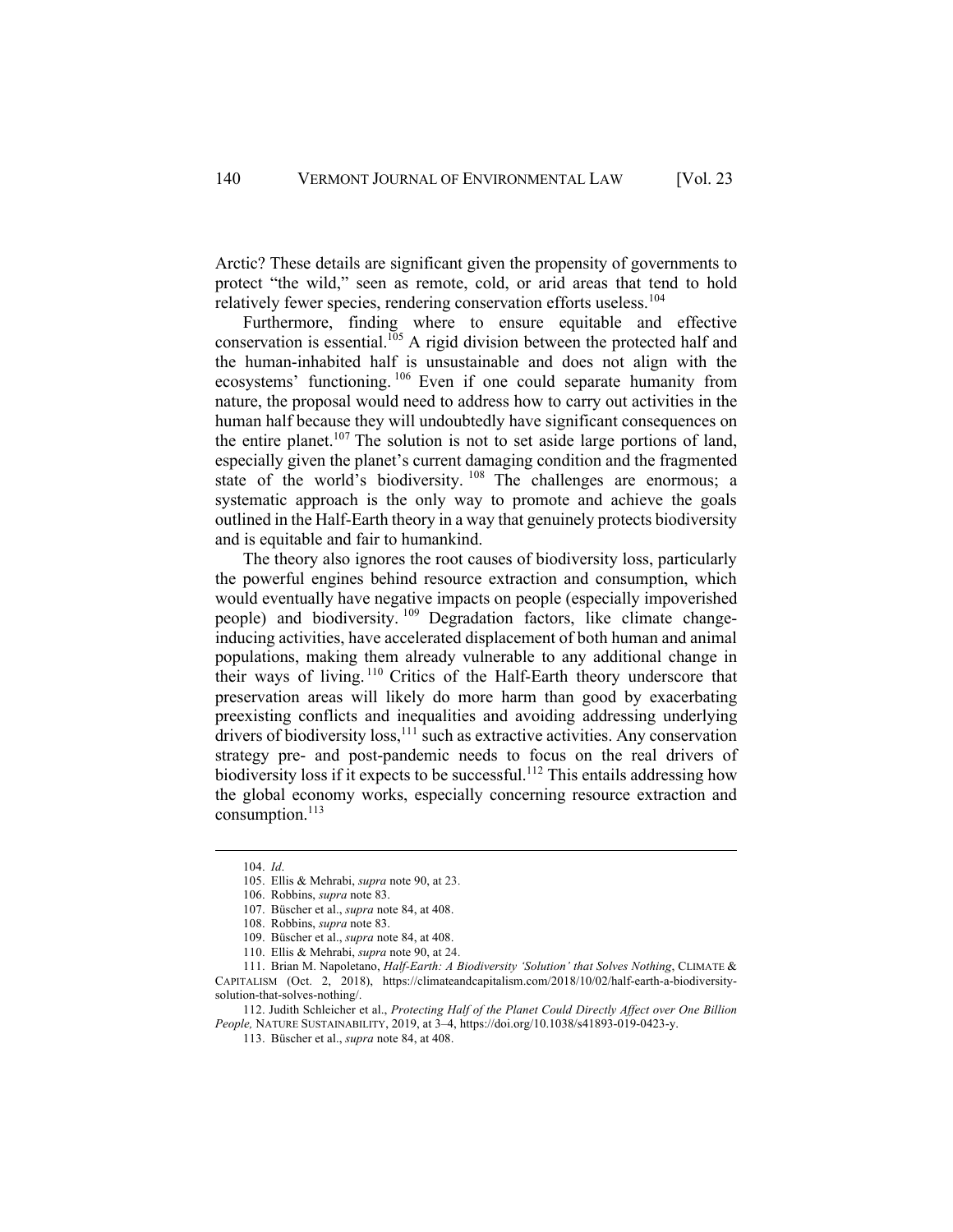The idea of preserving a pristine nature with no human intervention has been receding, giving way to a paradigm where knowledge of local communities in conservation and land management efforts is at the center stage. Nevertheless, power imbalances, inequality, and stakeholder engagement arise when analyzing the pitfalls of this approach, especially due to the long history of land reallocations and conservation practices that have already impacted disadvantaged rural and agricultural populations negatively.114 Therefore, a multi-level, bottom-up (as opposed to a top-down) mode of governance is needed, where local and regional institutions and new ways of social collaboration and community governance are part of the solution $115$ 

#### 2. Impacts on Marginalized Populations

At the core of the proposal to increase protected areas is its consequences on human populations. Half-Earth entails a complex system of socioenvironmental challenges by managing multiple levels of governance. Covering vast areas of the Earth could affect one billion people and increase poverty by disrupting the lives of those living inside potential protected areas.<sup>116</sup> It is critical to consider social aspects to ensure benefits for the biosphere and the humans that inhabit it, $1^{17}$  especially in a post-pandemic scenario. Meaningful participation of relevant stakeholders is thus crucial.<sup>118</sup> Otherwise, we risk making decisions that negatively affect entire populations by, for example, forcing displacement from their ancestral home and making them face more burdens to access resources for their survival.<sup>119</sup>

Moreover, the Half-Earth proposal pushes for a restrictive type of protected area that does not allow human activity, which entails challenges of physical and economic displacements that can be seen in current strict protected areas embedded with deep social conflicts.<sup>120</sup> Similarly, critics argue that by focusing on conservation, the approaches obscure other sets of strategies and practices that have also been essential to successful

<sup>114.</sup> Ellis & Mehrabi, *supra* note 90, at 27.

<sup>115.</sup> *Id*.

<sup>116.</sup> Schleicher et al., *supra* note 112, at 3–4.

<sup>117.</sup> Robbins, *supra* note 83.

<sup>118.</sup> Büscher et al., *supra* note 84, at 408.

<sup>119.</sup> *Id*.; *See also* Regional Agreement on Access to Information, Public Participation and Justice in Environmental Matters in Latin America and the Caribbean, princ. 10, Apr. 22, 2021, United Nations<br>
LC/PUB.2018/8/-\*, LC/PUB.2018/8/-\*,

https://treaties.un.org/Pages/ViewDetails.aspx?src=TREATY&mtdsg\_no=XXVII-18&chapter=27&clang=\_en.

<sup>120.</sup> Büscher et al., *supra* note 84, at 408.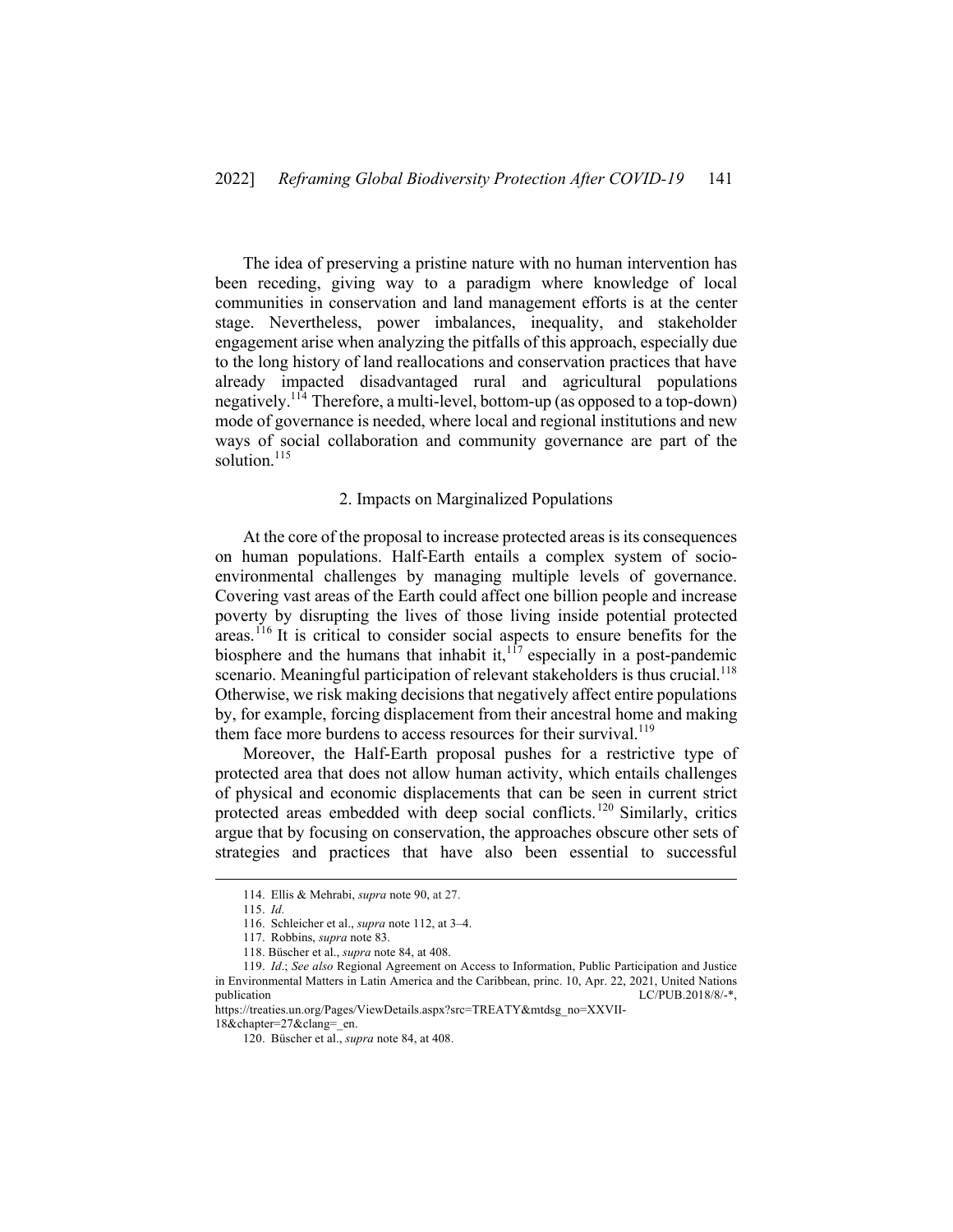biodiversity conservation efforts<sup>121</sup> and helped nuance strict conservationonly approaches.122 It is critical to be mindful of the current state of Earth's surface: agriculture, settlements, and forestry already occupy approximately 57% of ice-free area; cities and other infrastructure cover about 2%, cropland accounts for 12%, livestock grazing covers about 25%, and forestry production and multi-use forests account for  $18\%$  approximately.<sup>123</sup> Given the human need for agricultural consumption and the current economic model, the Half-Earth theory would need to expand conservation areas without displacing these activities.<sup>124</sup> Otherwise, a "nature only" approach would cost 31% of current global cropland and 25% of crop calories, making it unrealizable.<sup>125</sup>

Furthermore, the Half-Earth theory rests on three dubious premises: (i) all humans share equal responsibility for the biodiversity crisis; (ii) the rights of nature circumscribe the needs of humans; and (iii) it is the only solution to this crisis, and thus is a moral imperative.<sup>126</sup> The first premise is the most problematic, where humans are seen as an abstract entity that is race-free, gender-free, and class-free.  $127$  This obscures the historical struggles of marginalized groups while considering everyone to bear the same level of responsibility in transgressing the rights of nature regardless of reality.<sup>128</sup> Such an approach is dangerous as it ignores global historical responsibility, which could help fuel class conflicts and further divide humanity, while unfairly punishing those least responsible for the biodiversity crisis.<sup>129</sup>

The second premise is then understood as being supported by allegedly unbiased and neutral science, where nature has intrinsic value, and its conservation should therefore trump any possible harm it may cause to humans. However, this approach is naive at best since metaphors used in natural science are deeply rooted in socio-political concepts. Once again, the historically evolved social relations are obscured to give way to a "human nature" that encompasses all.<sup>130</sup> The third premise would be uncontested if it resolved the biodiversity crisis by addressing the root and underlying causes

<sup>121.</sup> *Id.* Such as land use planning, threatened and endangered species programs, taxation and economic development programs, among others.

<sup>122.</sup> Büscher et al., *supra* note 84, at 408.

<sup>123.</sup> Ellis & Mehrabi, *supra* note 90, at 25.

<sup>124.</sup> *Id*.

<sup>125.</sup> *Id*. at 25–26.

<sup>126.</sup> Napoletano, *supra* note 99.

<sup>127.</sup> *Id*.

<sup>128.</sup> Napoletano, *supra* note 99.

<sup>129.</sup> Brian M. Napoletano & Brett Clark, *An Ecological-Marxist Response to the Half-Earth Project*, 18(1) CONSERVATION & SOCIETY 37, 42 (2020).

<sup>130.</sup> Napoletano, *supra* note 99.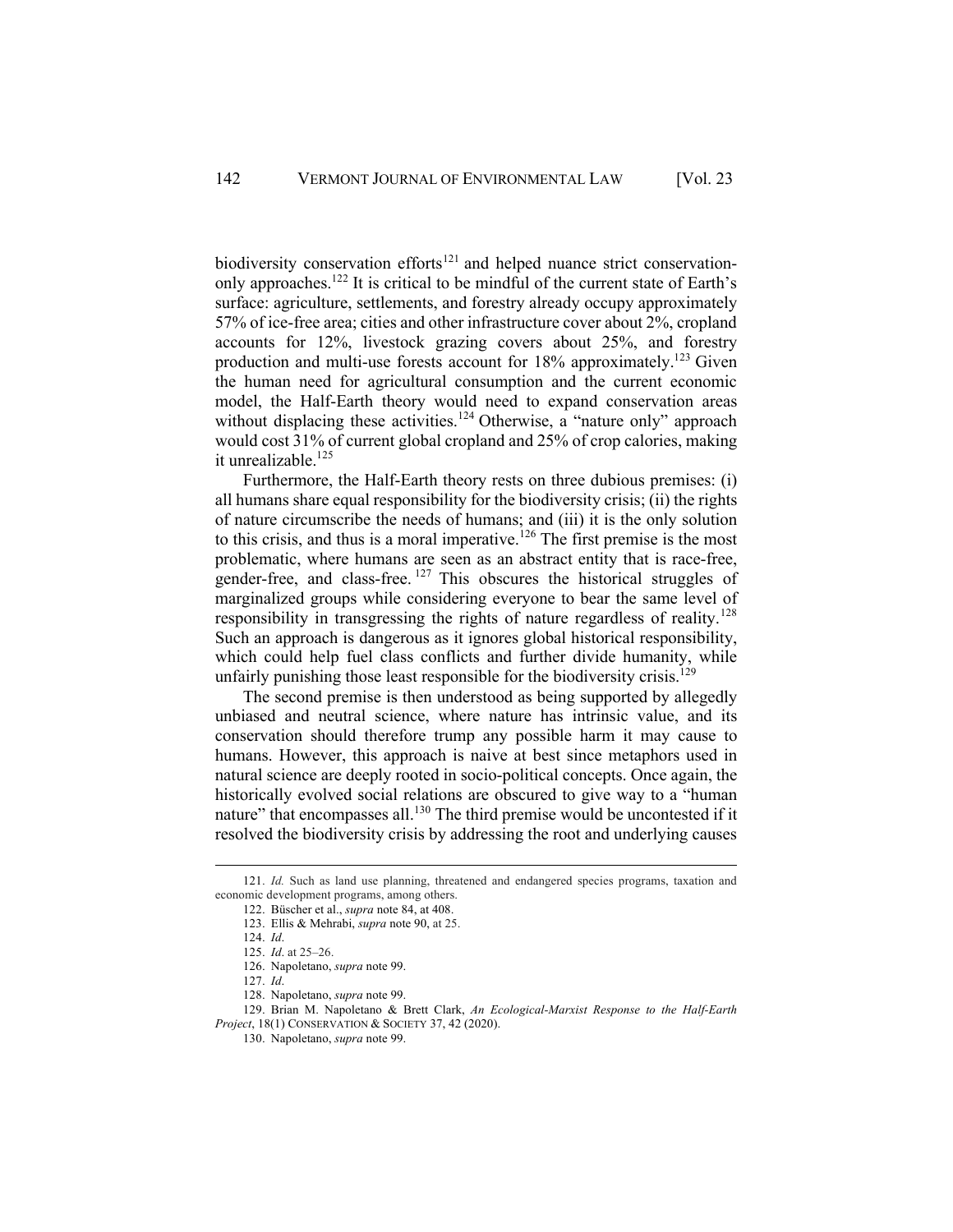rather than just the apparent and immediate issues.<sup>131</sup> Nevertheless, as mentioned earlier, setting aside half of the planet for undisturbed conservation diverts the attention from the activities and populations that are truly responsible for the biodiversity crisis, thus doing nothing to prevent them from happening again.

#### *C. The Future of Half-Earth Theory: An Answer to Biodiversity Loss or a Burden in Building Back Better?*

Suppose all the issues mentioned above remain unresolved. In that case, the approach could turn into a tool against progressive social struggles, preventing historically marginalized groups from accessing redress and achieving progress in modern society. But it could also help strengthen efforts against conservation by pitting it against social movements that will end up fighting those efforts. Therefore, it is critical to put the Half-Earth theory and progressive social struggles in conversation with one another and join forces to fight against instrumentalism, both of nature and historically oppressed groups.132

One thing is clear: these conservation theories need to be more deeply studied and further developed, especially regarding who gets to control said protected areas and how. Current conservation efforts tend to focus on biodiversity-rich areas that generally coincide with low-income countries with major poverty problems and a lack of infrastructure, industry, and employment.<sup>133</sup> The fact that the removal of land from non-conservation use will impact the poorest and least responsible communities is one aspect that the Half-Earth theory fails to address.<sup>134</sup>

One opportunity could be found in advancing land sovereignty by Indigenous Peoples. Doing so, however, would require further discussion prior to setting Half-Earth in motion. Half-Earth proponents argue that a critical part in achieving the 50% goal is to support Indigenous lands, given that these communities occupy or manage around 28% of the planet's land, out of which 40% correspond to protected areas.<sup>135</sup> For example, Indigenous

<sup>131.</sup> *Id*.

<sup>132.</sup> *Id*.

<sup>133.</sup> Büscher et al., *supra* note 84, at 408.

<sup>134.</sup> *Id*.

<sup>135.</sup> Robbins, *supra* note 83.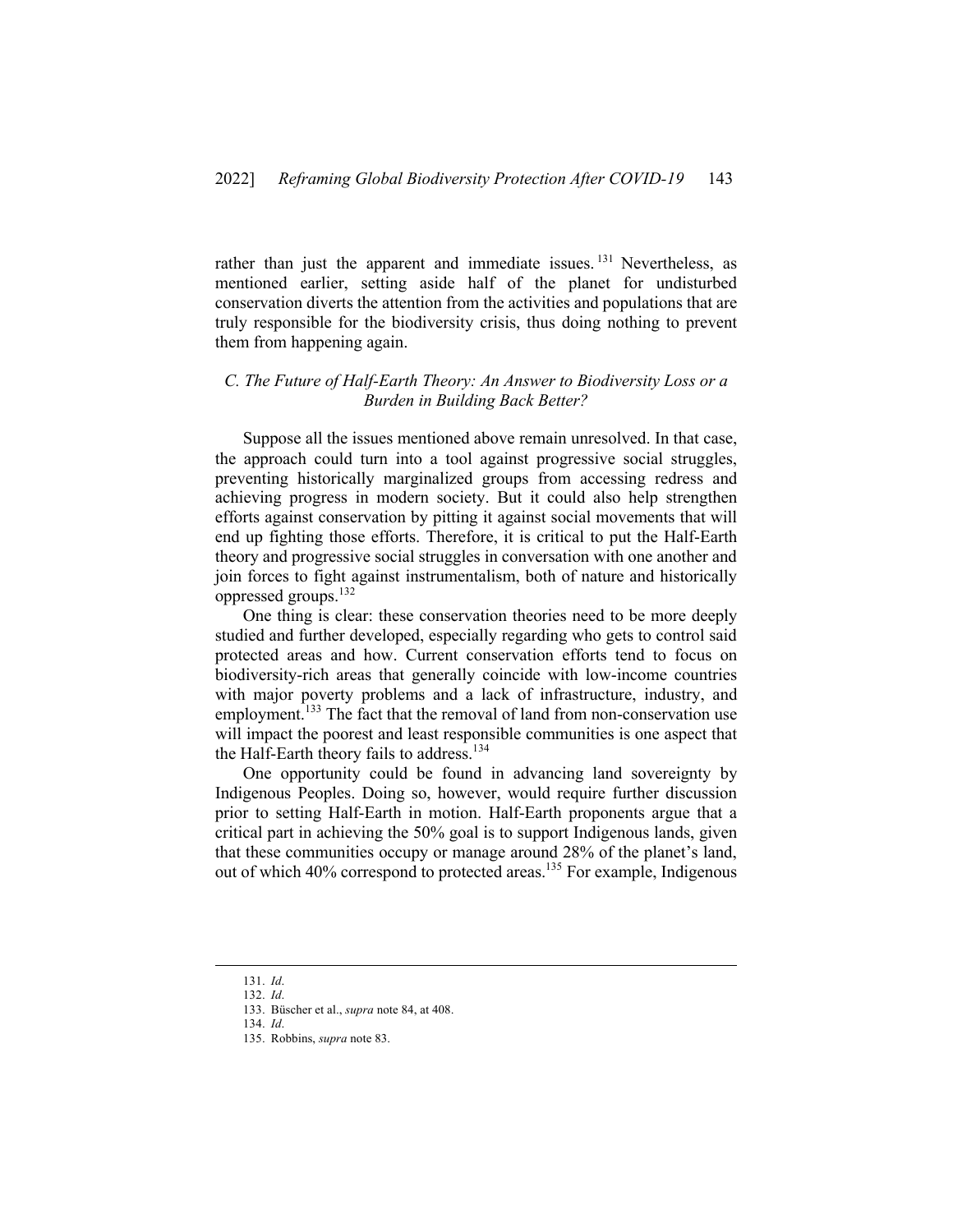communities in Latin America have been known to help reduce deforestation in the Amazon region. $136$ 

On the other hand, some proponents have argued that local communities sometimes pose a threat to nature. This understanding is deeply bound to a colonial mindset: the categorization of local communities as ecological villains, heroes, or passive recipients of the impertinent ideology.<sup>137</sup> The colonial mindset only serves to obscure numerous contingent factors that underlie their worldviews and interactions with nature, as well as the historic struggles they have faced. <sup>138</sup> More than a goal to be managed and implemented by a single institution, the project should be conceived as an emergent social project that cuts through different people, cultures, institutions, conceptions, definitions, and practices in a system that aims to combine livelihoods and land use with urban food systems, environmental governance, and other social functions.<sup>139</sup>

Finally, the Half-Earth theory has to cope with the current scenario during and post-Covid-19. One benefit of the approach is allowing more interaction between animals and humans. <sup>140</sup> However, given the alleged origin of Covid-19 and the emphasis on preventing the emergence of zoonoses, this benefit might as well be a threat to the emergence of future pandemics. Moreover, the world economy has been hit hard, and poverty has reached unprecedented highs.<sup>141</sup> Some estimate that over \$5 trillion will be wiped out of the world's economy.<sup>142</sup>

The downsides for biodiversity and conservation derived from the pandemic are inextricably linked to the severe global economic recession it has triggered.<sup>143</sup> People experiencing economic hardships can turn to the production and consumption of wild species to derive livelihoods for their subsistence.<sup>144</sup> Likewise, conservation organizations' financial and human capital is expected to be reduced due to Covid-19-related consequences.<sup>145</sup>

<sup>136.</sup> FOOD & AGRIC. ORG. OF THE UNITED NATIONS, FOREST GOVERNANCE BY INDIGENOUS AND TRIBAL PEOPLES: AN OPPORTUNITY FOR CLIMATE ACTION IN LATIN AMERICA AND THE CARIBBEAN 42 box 1 (2021), https://doi.org/10.4060/cb2953en.

<sup>137.</sup> *Id*.

<sup>138.</sup> Napoletano & Clark, *supra* note 129, at 41.

<sup>139.</sup> Ellis & Mehrabi, *supra* note 90, at 28.

<sup>140.</sup> *Id*. at 25.

<sup>141.</sup> *Id.*

<sup>142.</sup> Melissa Leach et al., *Post-Pandemic Transformations: How and Why COVID-19 Requires Us to Rethink Development*, 138 WORLD DEV. 3, 6 (Feb. 2021).

<sup>143.</sup> Chris Sandbrook et al., *Biodiversity Conservation in a Post-COVID-19 Economy*, ORYX: J. FAUNA PRES. SOC'Y (2020), doi:10.1017/S0030605320001039.

<sup>144.</sup> *Id*. at 1.

<sup>145.</sup> *Id*.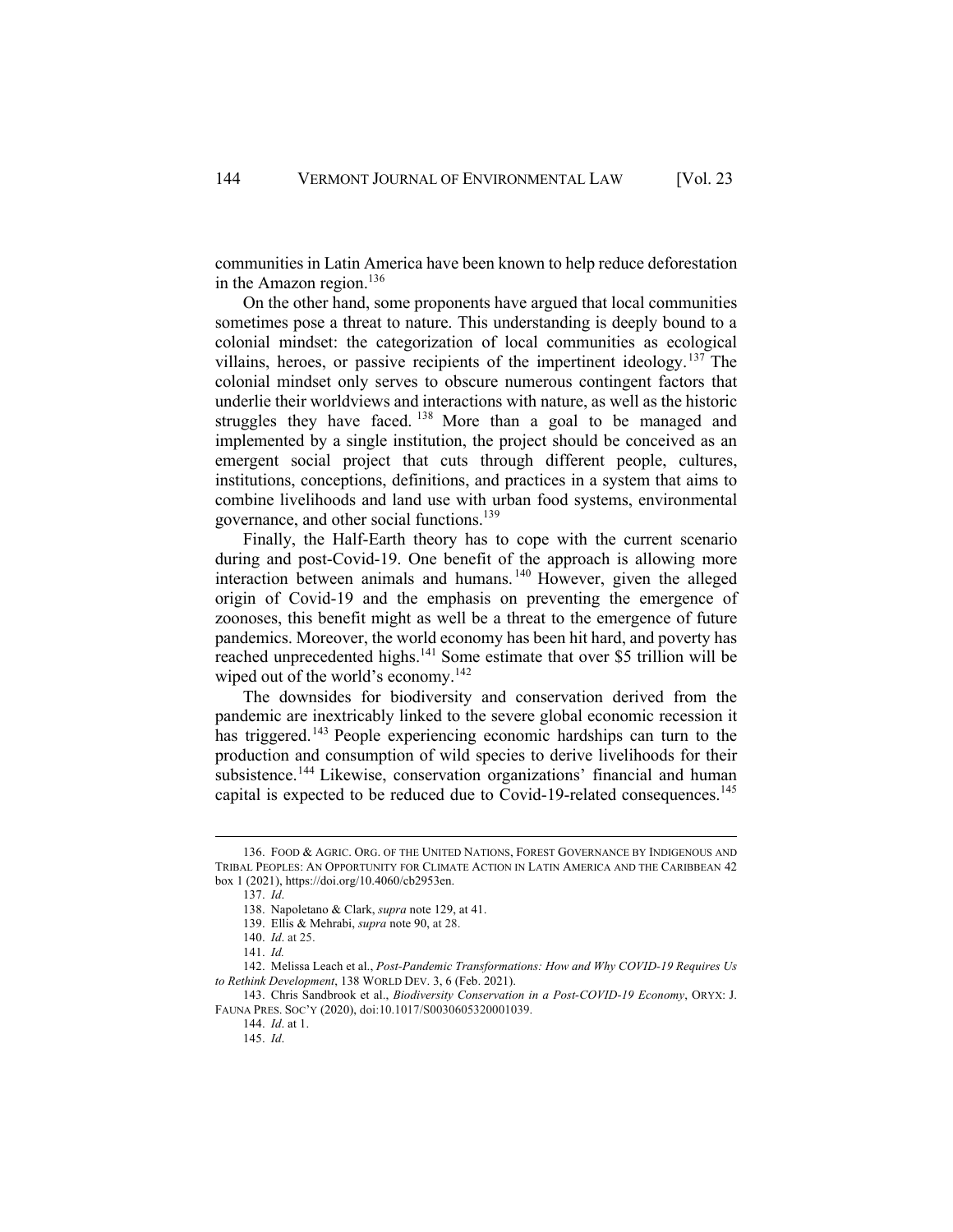Conservation efforts should thus support measures that address inequality; otherwise, it would not be feasible.<sup>146</sup> Returning to a "business as usual" economic model—which was already unsustainable pre-Covid-19 and nevertheless seemed to be most appealing for politicians, businesses, and the public—would hurt both nature and those outside the power elites.<sup>147</sup>

As it is today, the Half-Earth proposal insufficiently responds to the biodiversity crisis by relying on misconceptions of underlying and systemic forces that drive nature's destruction,<sup>148</sup> which is only exacerbated by the pandemic. Covid-19 response measures have already forced displacement of several communities who seek to improve their socio-economic conditions. <sup>149</sup> A restrictive conservation strategy like Half-Earth would intentionally and unintentionally contribute to this forced displacement of local communities both through direct dispossession or processes of expropriation-without-dispossession, that is, through land-use restrictions and other measures that would only undermine livelihoods of marginalized populations.150 Adopting a narrow focus on the immediate drivers of habitat loss allows the neglect of larger-scale and systemic impacts of extractivism, as well as the structural, political, and economic forces that undergird them.151 The pandemic has exposed the limits of conventional framings of development in both the Global North and South, which is not necessarily a bad thing and could help move humanity forward towards radical ways of understanding the world. <sup>152</sup> The Covid-19 pandemic has shown us the interconnectedness of economies and societies, just like nature and its ecosystems. This undoubtedly calls for global and international cooperation and solidarity, which can lead to significant environmental benefits while protecting people and their livelihoods simultaneously, as critical factors in the ongoing environmental crises. $153$ 

<sup>146.</sup> Büscher et al., *supra* note 84, at 409.

<sup>147.</sup> Sandbrook et al., *supra* note 143, at 2.

<sup>148.</sup> Napoletano & Clark, *supra* note 129, at 38.

<sup>149.</sup> Manfred Lenzen et al., *Global Socio-Economic Losses and Environmental Gains from the Coronavirus Pandemic,* 15 PLOS ONE 7, 9 (2020), https://doi.org/10.1371/journal.pone.0235654.

<sup>150.</sup> *Id*. at 40.

<sup>151.</sup> *Id*. at 41.

<sup>152.</sup> Leach et al., *supra* note 142, at 1.

<sup>153.</sup> Lenzen et al., *supra* note 149, at 9.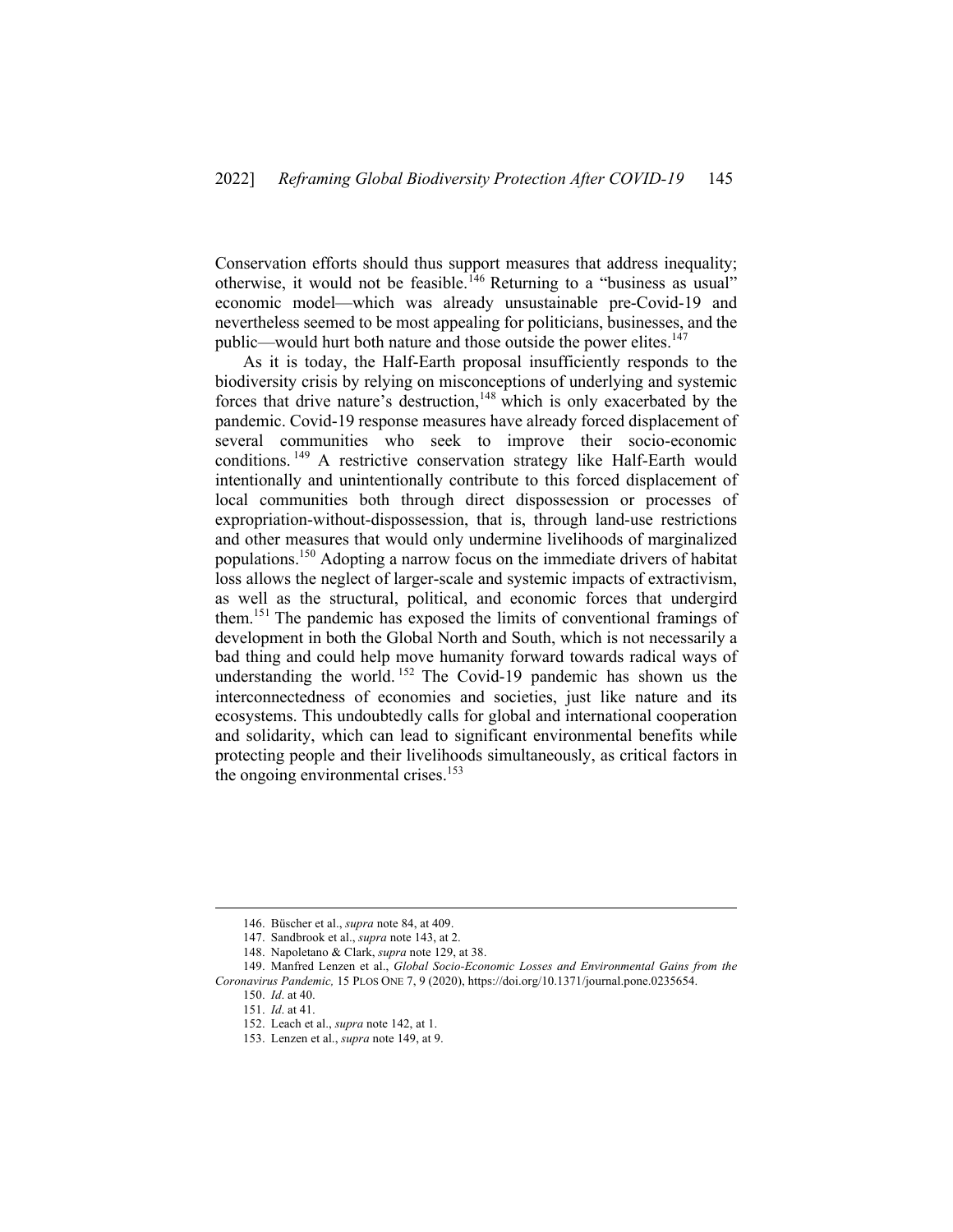#### III. INTERNATIONAL COOPERATION: COULD INTERNATIONAL LAW BETTER PROTECT BIODIVERSITY?

Beyond the consequences of climate-driven shifts on humans and ecosystems, the Covid-19 health crisis has had a significant impact on biodiversity and calls for solid solutions at the international level to incorporate both biodiversity and human health concerns into post-pandemic recovery. Countries worldwide need to consider environmental protection as a core value and strengthen their conservation efforts, both at a national and international level. Environmental protection theories such as Half-Earth still need to be further developed before implementing them. This leaves us questioning: where could we find the answer to biodiversity protection as we seek to overcome the Covid-19 pandemic?

Two proposals that could help mitigate the devastating effects of deforestation and the wildlife trade could be international regulation and cooperation. Based on the principle of solidarity, States should cooperate towards creating and implementing international norms to protect biodiversity, a healthy environment, and thus, the health of the world's population.<sup>154</sup> States must negotiate in good faith and adopt international measures to regulate wildlife trade, deforestation, and any other threats that biodiversity faces, such as habitat loss and fragmentation, pollution, invasive species, and climate change. These regulations must enforce cooperation by creating administrative and judiciary bodies at the international level to hold countries accountable.

Some argue that the development of public health agencies would help detect and avoid future pandemics and strengthen global health security.<sup>11</sup> In contrast, others call for the development of a "network of forensic laboratories" at the regional level to address wildlife trafficking and the emergence of zoonosis.<sup>156</sup> However, restricting the interactions between humans and wildlife, <sup>157</sup> preserving forests and biodiversity would better

<sup>154.</sup> Daniel Noroña, *Grow Together or Perish Alone: The Obligation to Cooperate as a Guarantee for the Full Realization of Human Rights,* VÖLKERRECHTSBLOG (Feb. 25, 2021), https://voelkerrechtsblog.org/grow-together-or-perish-alone/.

<sup>155.</sup> *Id.* 

<sup>156.</sup> Michel Halbwax, *Addressing the Illegal Wildlife Trade in the European Union as a Public Health Issue to Draw Decision Makers Attention,* 251 BIOLOGICAL CONSERVATION 1, 2 (2020).

<sup>157.</sup> *Id*. (citing William Karesh et al., *Ecology of Zoonoses: Natural and Unnatural Histories,* 380 THE LANCET 1936, 1936–45 (2012), and Kathryn H. Jacobsen et al., *Lessons from the Ebola Outbreak: Action Items for Emerging Infectious Disease Preparedness and Response*, 13 ECOHEALTH 200, 200–12 (2016)).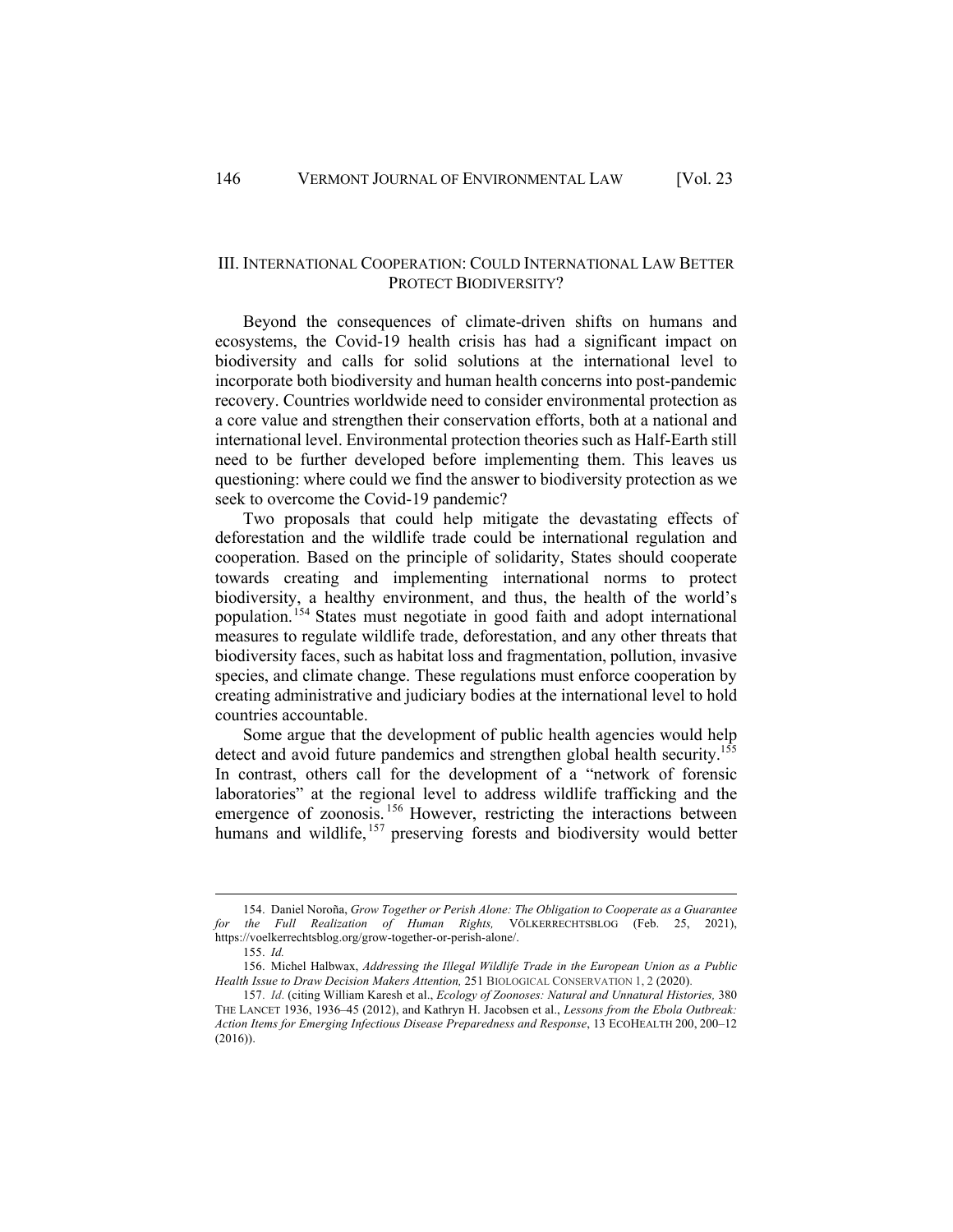prevent the emergence and the spread of zoonotic diseases.<sup>158</sup> While some existing agreements such as the Convention on International Trade in Endangered Species of Wild Fauna and Flora (CITES) are already being implemented, they require better enforcement mechanisms and enhanced international cooperation.<sup>159</sup> This section addresses the existing agreements and collaboration on biodiversity protection, and their weaknesses, before envisioning a post-pandemic scenario.

#### *A. International Cooperation for Biodiversity Protection*

The need to address wildlife trade and biodiversity loss at the international level led States to adopt international legal frameworks such as CITES and the Convention of Biological Diversity (CBD).<sup>160</sup> However, the three crises we are facing today—biodiversity, environmental, and health crises—unequivocally highlight these agreements' weaknesses.

#### 1. CITES: Benefits and Shortcomings in Biodiversity Protection

While CITES could provide a critical legal framework for biodiversity protection at the international level, capacity and resources are often inadequate to implement it fully.<sup>161</sup> CITES was adopted in 1973 to ensure that the international trade of wild animals and plants does not threaten their survival and overexploit them.<sup>162</sup> The Convention came into force in 1975 and is ratified by  $183$  countries.<sup>163</sup> CITES regulates the international trade of approximately 5,800 animal species and 30,000 plant species listed in the three CITES Appendices.<sup>164</sup> Appendix I includes "species that are the most endangered," while Appendix II references "species that are not necessarily

<sup>158.</sup> Halbwax, *supra* note 156 (first citing Alex Hyatt et al., *Effective Coordination and Management of Emerging Infectious Diseases in Wildlife Populations,* 12 ECOHEALTH 408, 408-11 (2015); then citing Moreno Di Marco et al., *Sustainable Development Must Account for Pandemic Risk,* 117 PROC. NAT'L ACAD. SCI. U.S. 3888, 3888–92 (2020), and then citing Brian Pike et al., *The Origin and Prevention of Pandemics*, 50 CLINICAL INFECTIOUS DISEASES 1636, 1636–40 (2010)).

<sup>159.</sup> Convention on International Trade in Endangered Species of Wild Fauna and Flora, Mar. 3, 1973, U.N.T.S. 243, https://cites.org/sites/default/files/eng/disc/CITES-Convention-EN.pdf.

<sup>160.</sup> Convention on Biological Diversity, April 6, 1993, U.N.T.S. 1760,

https://www.cbd.int/doc/legal/cbd-en.pdf.

<sup>161.</sup> Janine E. Robinson et al., *Supplying the Wildlife Trade as a Livelihood Strategy in a Biodiversity Hotspot*, 23 ECOLOGY AND SOC'Y 1 (2018).

<sup>162.</sup> *What is CITES?*, CITES, https://cites.org/eng/disc/what.php (last visited Jan. 25, 2022).

<sup>163.</sup> *List of Parties to the Convention*, CITES, https://cites.org/eng/disc/parties/index.php (last visited Dec. 9, 2021).

<sup>164.</sup> P. DASZAK ET AL. *supra* note 2, at 37.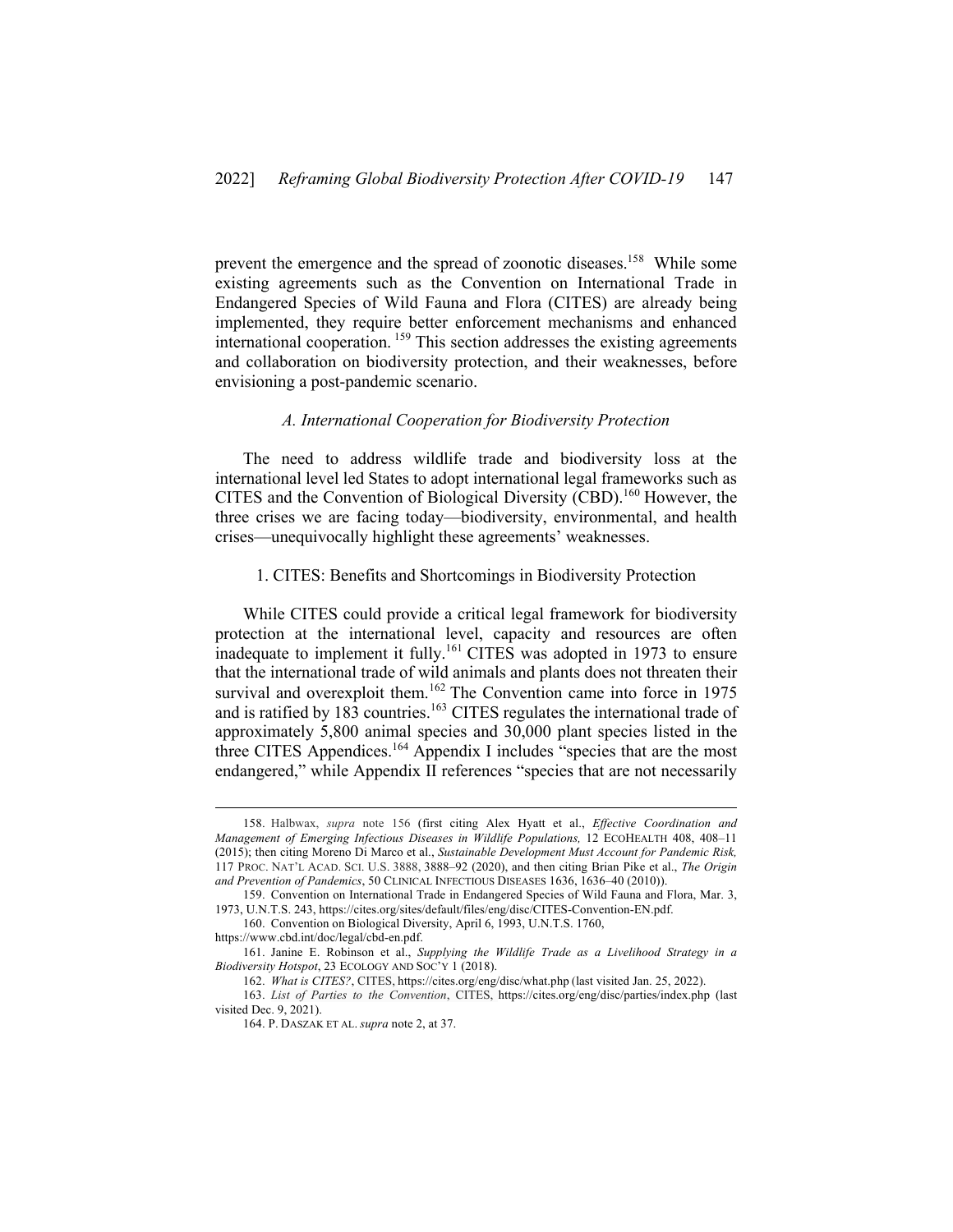now threatened with extinction but that may become so unless trade is closely controlled."<sup>165</sup> Finally, Appendix III covers "species included at the request of a Party that already regulates trade in the species, and that needs the cooperation of other countries to prevent unsustainable or illegal exploitation." <sup>166</sup> CITES is considered one of the "cornerstones of international conservation" as well as "one of the best tools we have for addressing international wildlife crime.  $\ldots$ <sup>167</sup>

The CITES compliance mechanism has had an important, yet unforeseen, influence on the types of traded species. However, CITES is not self-executing, and implementation is highly dependent on domestic legislation and governance that ensure adequate controls by State agencies.<sup>168</sup> Signatory countries that implement CITES must enforce national legislation that prohibits any trade violation and penalizes. <sup>169</sup> When countries do not comply with their CITES obligations, the Conference of the Parties (COP) and the Standing Committee can recommend the suspension of trade with the country concerned. 170

Besides, resolutions adopted during the meetings of the COP include recommendations regarding wildlife health and what is expected of countries. <sup>171</sup> Despite their non-binding nature, the resolutions represent a "consensus of action" necessary for the protection of endangered species. $172$ For example, the CITES resolution on Compliance and Enforcement Resolution Conference 11.3(Rev. CoP15) highlights the necessity to gather more resources and efforts to combat illegal wildlife trade <sup>173</sup> and the importance of making illegal trade "a matter of high priority for their national law enforcement agencies."<sup>174</sup> This resolution gives a detailed list of what an effective compliance and enforcement regime looks like. Furthermore, the

<sup>165.</sup> *Id.*

<sup>166.</sup> *The CITES Appendices,* CITES, https://cites.org/eng/app/index.php (last visited Dec. 9, 2021). 167. *CITES*, WORLD WILDLIFE, https://www.worldwildlife.org/pages/cites (last visited Dec. 9,

<sup>2021);</sup> *The CITES Species*, CITES, https://cites.org/eng/disc/species.php (last visited Dec. 9, 2021). 168. *National Laws for Implementing the Convention*, CITES, https://cites.org/eng/legislation (last

visited Dec. 9, 2021).

<sup>169.</sup> Borsky et al., *supra* note 32, at 1012.

<sup>170.</sup> *Id*. at 1004.

<sup>171.</sup> *The CITES Secretariat*, CITES, https://cites.org/eng/disc/sec/index.php (last visited Jan. 25, 2022).

<sup>172.</sup> Patricia L. Farnese, *The Prevention Imperative: International Health and Environmental Governance Responses to Emerging Zoonotic Diseases*, 3 TRANSNATIONAL ENV'T L. 296 (2014).

<sup>173.</sup> *Id*. at 299 (citing CITES Res. Conf. 11.3 (Rev. CoP15), Compliance and Enforcement); U.N. Res. Conf. 11.3 (Rev. CoP15), https://cites.org/sites/default/files/eng/res/all/11/E11-03R15.pdf.

<sup>174.</sup> Farnese, *supra* note 172, at 299.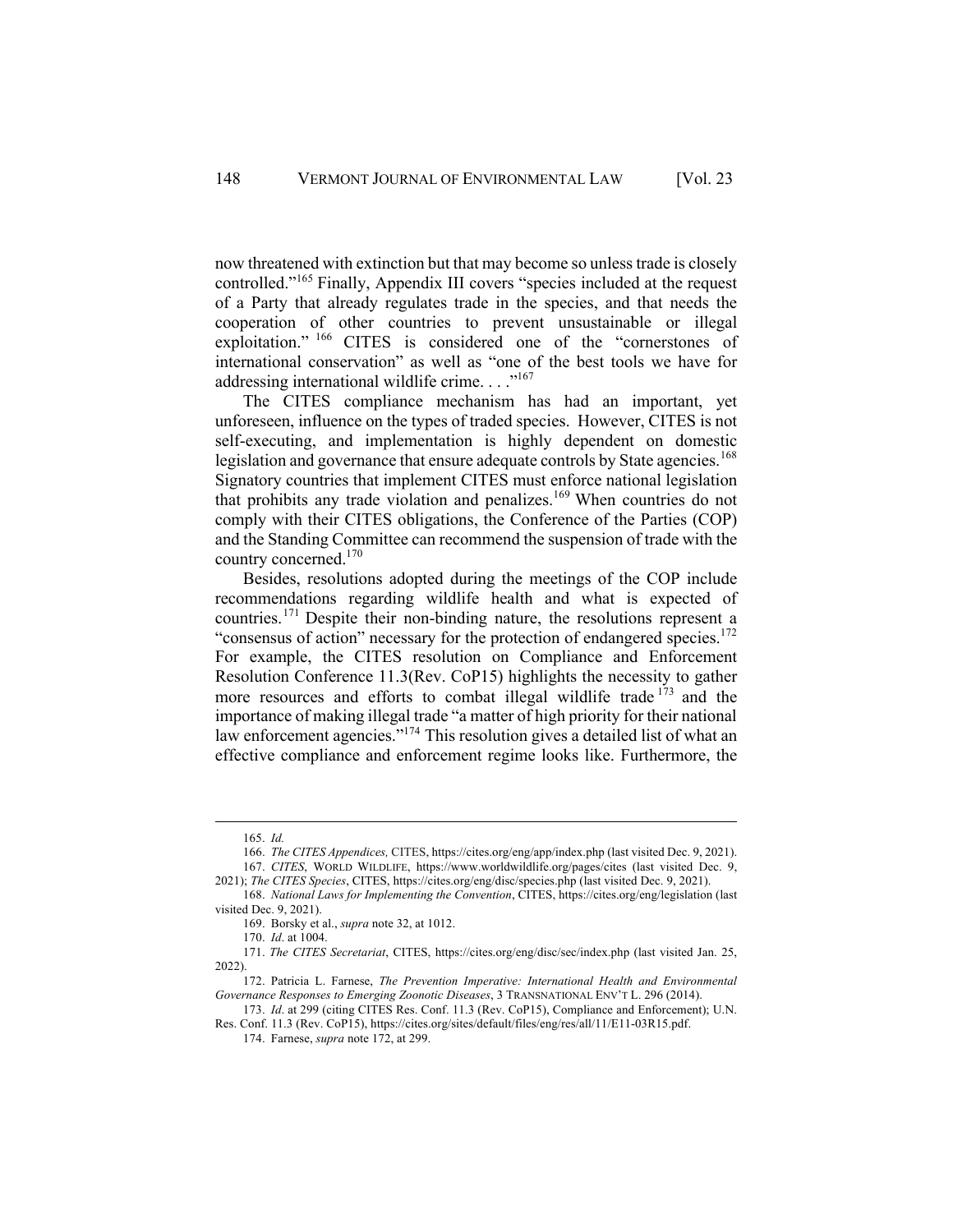CITES Secretariat administered by the UNEP assists countries at their request with legislation and enforcement.<sup>175</sup>

Yet, CITES only covers species threatened by international trade, not those threatened by internal trade or habitat loss.<sup>176</sup> Of the 6,495 different species of recognized mammals globally as of 2020, Appendix I only lists 318 species and Appendix II lists 513 species.<sup>177</sup> Besides, it is estimated that between 1998 and 2007, 300 CITES-listed species, for a total of 30 million animals, were illegally wild-caught in South-East Asia before being exported worldwide.178

For example, although all E.U.-member states and the E.U. ratified CITES, the illegal importation of CITES-listed species, including bushmeat and live animals, still occurs frequently. <sup>179</sup> Weaknesses of E.U. policies toward wildlife protection, loopholes in their enforcement, insufficient inspection measures, and a lack of resources are proof that even developed countries do not efficiently tackle wildlife trafficking.<sup>180</sup> The E.U. should thus show leadership and implement measures to address illegal wildlife trade.

States should also implement electronic databases to record illegal trade activity, create more robust controls at the borders to search for illegal bushmeat, and better monitor the trade of wildlife.<sup>181</sup> The UNEP and other partners conducted a study on the relationship between the legal and illegal international animal trades. <sup>182</sup> The study highlighted the need to maintain long-term records of border seizures and enforcement effort, and to account for "known illegal trade when setting quotas and determining the level of legal trade that is sustainable to strengthen non-detriment findings under

<sup>175.</sup> *The CITES Secretariat*, *supra* note 172.

<sup>176.</sup> De Sadeleer & Godfroid, *supra* note 4, at 223.

<sup>177.</sup> *Id*. (citing Connor J. Burgin et al., *How Many Species of Mammals Are There?*, 99 J. MAMMALOGY 1–14 (2018), https://doi.org/10.1093/jmammal/gyx147).

<sup>178.</sup> Halbwax, *supra* note 156 (citing Vincent Nijman, *An Overview of International Wildlife Trade from Southeast Asia*, 19 BIODIVERSITY & CONSERVATION 1101–14 (2010)).

<sup>179.</sup> Halbwax, *supra* note 156.

<sup>180.</sup> *Id*. (first citing Tanya Wyatt & Anh Ngoc Cao, *Corruption and Wildlife Trafficking*, U4 ANTI-CORRUPTION RESOURCE CTR., CHR MICHELSEN INST. (2015), and then citing Jennifer Maher & Ragnhild Sollund, *Law Enforcement of the Illegal Wildlife Trafficking: A Comparative Strengths, Weaknesses, Opportunities and Threats Analysis of the UK and Norway,* 2 J. TRAFFICKING, ORGANIZED CRIME & SEC. 82, 82–99 (2016)).

<sup>181.</sup> Halbwax, *supra* note 156 (citing Gail Emilia Rosen &Katherine F. Smith, *Summarizing the Evidence on the International Trade in Illegal Wildlife*, 7 ECOHEALTH 24, 24–32 (2010)).

<sup>182.</sup> Zahawi et al., s*upra* note 55, at 803.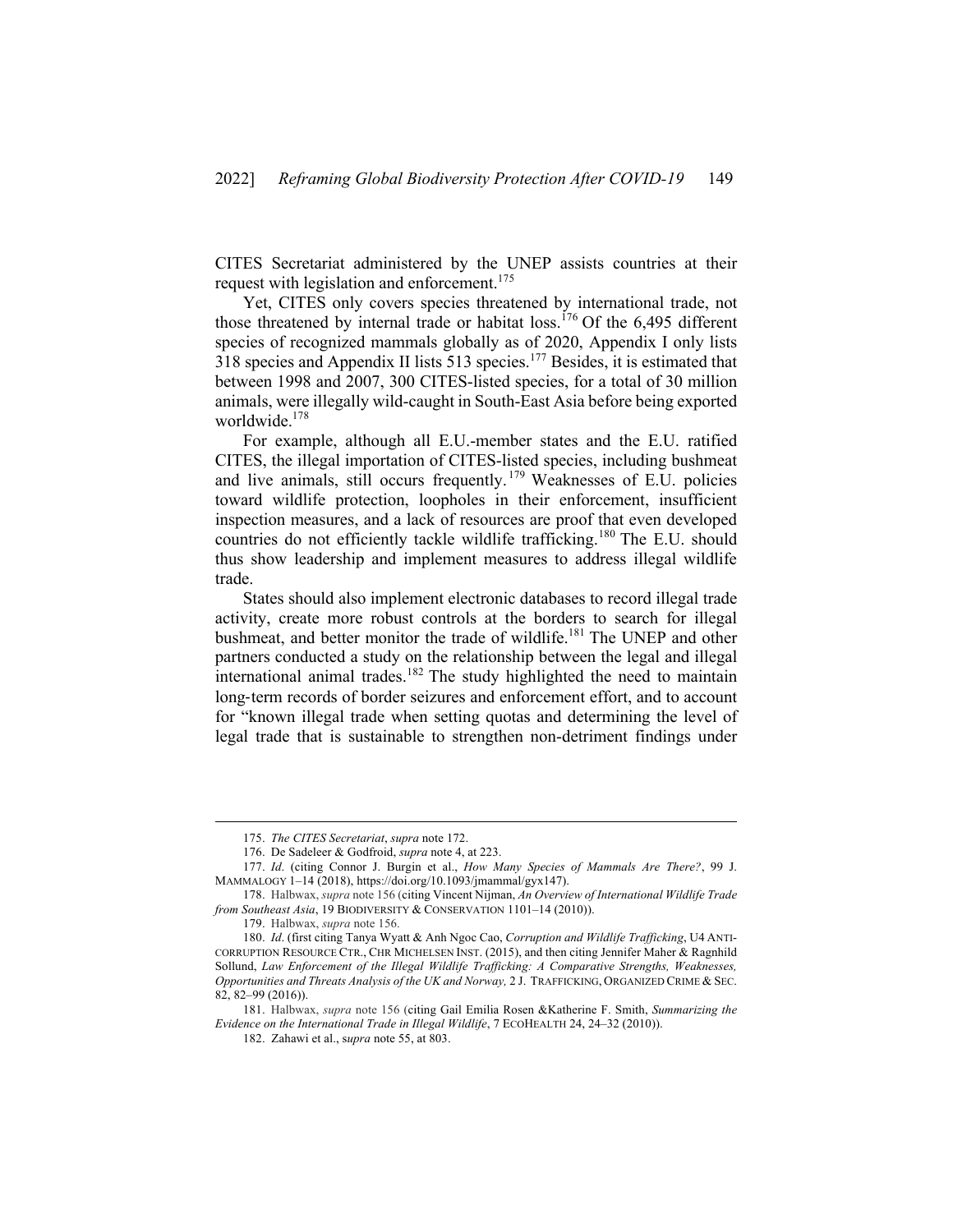CITES."183 Finally, although the illegal wildlife trade is one of the biggest threats to biodiversity, other threats that wildlife face—including habitat loss and fragmentation, pollution, invasive species, and climate change—must be addressed together.<sup>184</sup> As a result of CITES weaknesses, many argue that an international trade agreement is the answer to effectively manage zoonotic disease risk if it helps limit the number of contacts between humans and animals effectively. $185$ 

#### 2. Lack of Solid Cooperation on Biodiversity Protection

Although Covid-19 is not the first zoonotic disease, there is almost no specific provision on what this means and how it should be addressed from an environmental perspective. While CITES should be the most comprehensive international agreement regarding zoonosis, the Convention does not explicitly address it. The lack of global and regional regulation has made the measures against zoonotic spillovers still a relatively underdeveloped topic. Likewise, international regulation on habitat restoration is currently lacking.<sup>186</sup>

Additionally, the CBD, which also provides a general and nominal framework for biodiversity conservation, addresses wildlife diseases as a threat to biodiversity rather than a reservoir of pathogens for livestock and humans.<sup>187</sup> Because negotiations advance too slowly to respond to the fast and irreversible decline of biodiversity, meetings of the COP have not led to any binding agreements on essential solutions to address the extinction of species.<sup>188</sup>

Despite the gravity of the pandemic, the past year clearly illustrates the lack of cooperation between States. Instead of cooperating to fight the disease's spread, each country chose to apply its own rules to its territory. As of February 2022, the Global North is failing to fully cooperate at the international level to take measures demanded by the principles of solidarity and morality to ensure that Covid-19 vaccines are available to the entire

<sup>183.</sup> *Progress in the Implementation of Resolution 2/14 on Illegal Trade in Wildlife and Wildlife Products*, UNEP/EA.5/21 at 3 *(*Nov. 26, 2020) [hereinafter *Resolution 2/14*]; Derek Tittensor et al., *Evaluating the Relationships between the Legal and Illegal International Wildlife Trades*, J. SOC'Y FOR CONSERVATION BIOLOGY, Sept./Oct. 2020, at 9, https://doi.org/10.1111/conl.12724.

<sup>184.</sup> *Resolution 2/14*, *supra* note 183, at 2.

<sup>185.</sup> Borsky et al., *supra* note 32, at 1013.

<sup>186.</sup> Zahawi et al., *supra* note 55, at 803.

<sup>187.</sup> De Sadeleer & Godfroid, *supra* note 4, at 221.

<sup>188.</sup> MARIA ANTONIA TIGRE, GAPS IN INTERNATIONAL ENVIRONMENTAL LAW: TOWARD A GLOBAL PACT FOR THE ENVIRONMENT 3 (2020).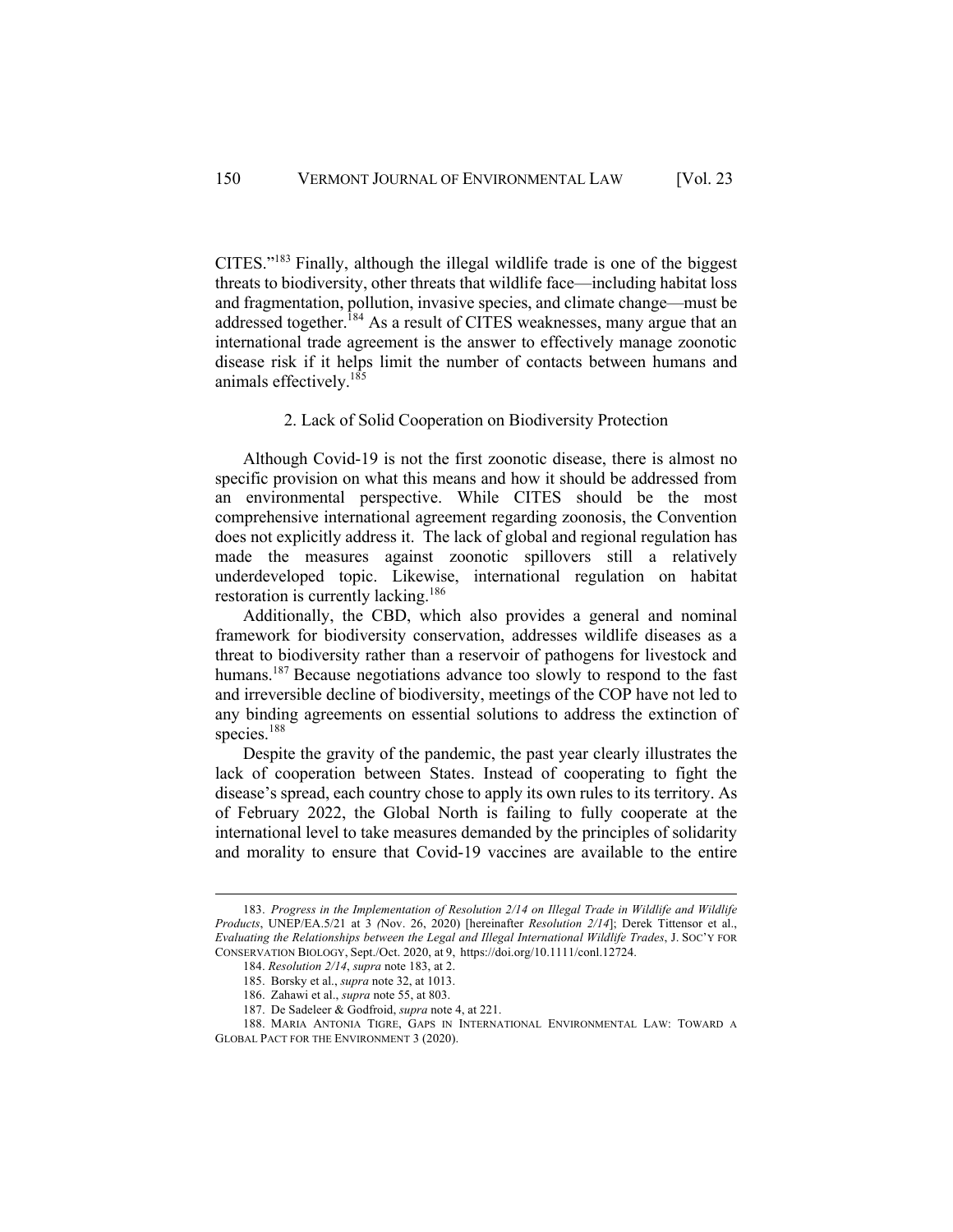world, thus risking prolonging the pandemic.<sup>189</sup> States must now realize that seeing their interest instead of prioritizing the international community's interest will never help remediate these crises.

In sum, despite the existence of some frameworks that could ignite regional and international cooperation for the protection of biodiversity, the implementation challenges they face have proven to be more influential than the desire to cooperate, rendering all these efforts relatively ineffective.

#### *B. Envisioning a Post-Pandemic Scenario*

While some countries may have well-developed national laws to deal with wildlife trade, illegal forest cutting, and other sources of deforestation,<sup>190</sup> either regional cooperation, international cooperation, or both, would strengthen these laws and their enforcement.<sup>191</sup> At a global level, while the United Nations Human Rights Council adopted resolution A/HRC/48/L.23/Rev.1 recognizing the human right to a safe, clean, healthy and sustainable environment,<sup>192</sup> there is no one treaty or internationally binding instrument that recognizes the right to a healthy environment. The adoption of either at the international level could potentially play a crucial role in advancing the protection of biodiversity.<sup>193</sup> An international framework that clearly defines the roles, rights, responsibilities, and duties of all stakeholders at the national, regional, and international levels with the control of administrative and judiciary bodies would ensure more robust implementation and accountability from governments.<sup>194</sup>

<sup>189.</sup> Claire-Marie Richter, *Time to Counter "Vaccine Nationalism"?: International Obligations of States in the Context of the COVID-19 Pandemic*, VÖLKERRECHTSBLOG (Mar. 26, 2021), https://voelkerrechtsblog.org/time-to-counter-vaccine-nationalism/; Miguel Calmon Dantas, *A Glimmer of Hope for All?*, VÖLKERRECHTSBLOG (Mar. 26, 2021), https://voelkerrechtsblog.org/a-glimmer-ofhope-for-all/.

<sup>190.</sup> Tigre, *supra* note 23, at 403.

<sup>191.</sup> *See* REGIONAL COOPERATION IN AMAZONIA, *supra* note 23, at 353-89 (analyzing the flaws of the ACTO).

<sup>192.</sup> *See* Maria Antonia Tigre & Victoria Lichet, *Historic Breakthrough for Environmental Justice: The UNHRC Recognizes the Right to a Healthy Environment as a Human Right*, OPINIO JURIS, 2021, http://opiniojuris.org/2021/10/20/historic-breakthrough-for-environmental-justice-the-unhrcrecognizes-the-right-to-a-healthy-environment-as-a-human-right/ (last accessed January 31, 2022).

<sup>193.</sup> U.N. Gen. Assembly, *Follow-up to the Report of the Ad Hoc Open-Ended Working Group Established Pursuant to General Assembly Resolution 72/277*, U.N. Doc. A/RES/73/333 (Sep. 05, 2019) [hereinafter U.N. Doc. A/RES/73/333]; *see* TIGRE, *supra* note 189; Maria Antonia Tigre & Victoria Lichet, *Update on Negotiation of a New International Environmental Agreement*, ENV'T L. REP. 10818, 10819 (2020).

<sup>194.</sup> Christian Prip, *The Convention on Biological Diversity as a Legal Framework for Safeguarding Ecosystem Services*, 29(B) ECOSYSTEM SERVS. 199, 202 (Feb. 2018).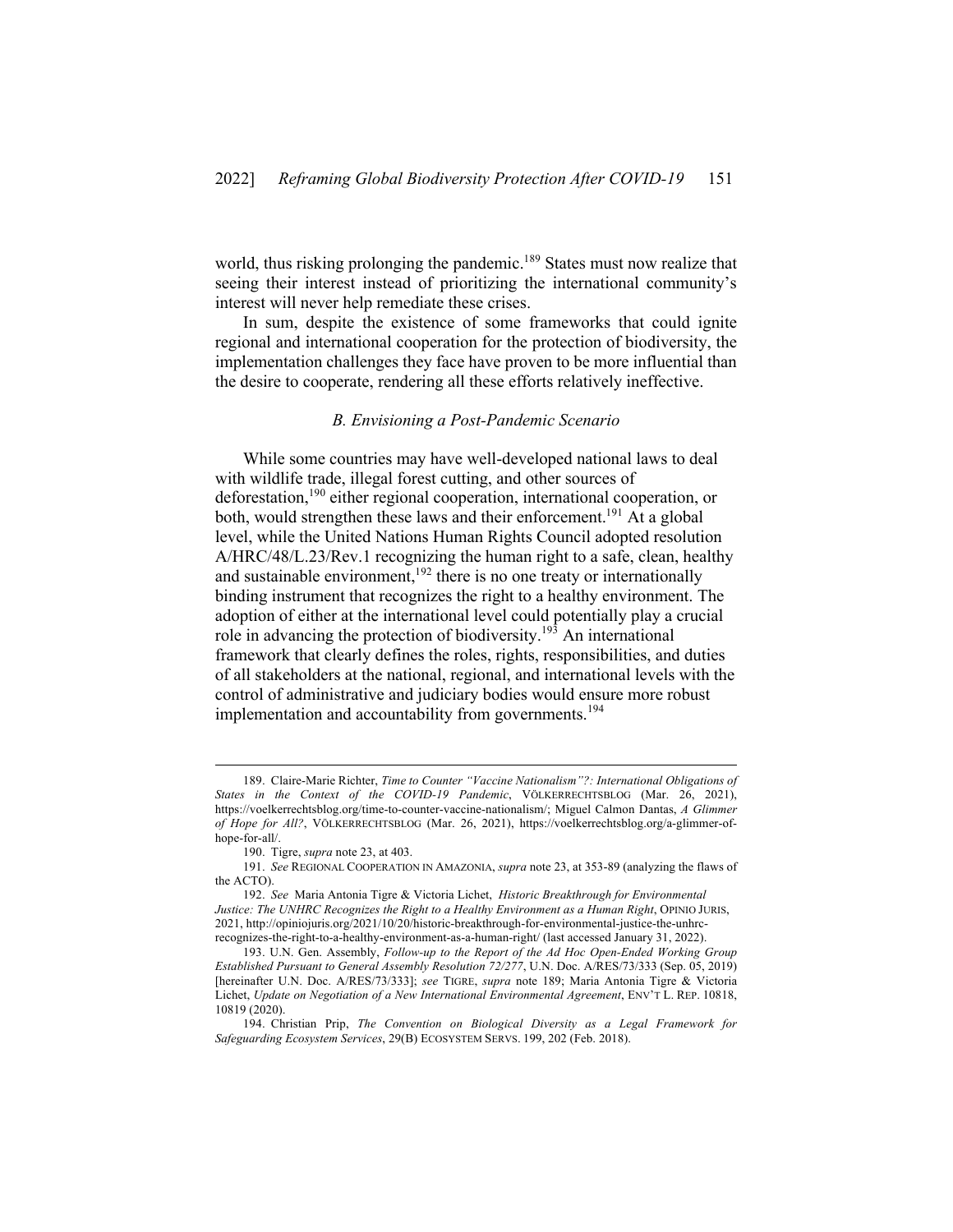The U.N. is currently debating a new political declaration on international environmental law to be adopted in  $2022$ .<sup>195</sup> Ignited by the Global Pact for the Environment (GPE), this new declaration could be an opportunity to bring biodiversity to the heart of international environmental law. Additionally, the declaration could incorporate innovative concepts and principles that would respond to the environmental, biodiversity, and health crises we currently face, rather than simply repeating previous declarations. For example, the current draft of the GPE includes the Principle of Resilience, requiring States to "take necessary measures to maintain and restore the diversity and capacity of ecosystems and human communities to withstand environmental disruptions and degradation and to recover and adapt."196 The Principle of Resilience implies that States must understand the capability of ecosystems and communities to resist disturbance in order to reinforce their ability to recover and adapt. Despite the significant importance of this principle to fight the biodiversity crisis, it has never been included in a legally binding instrument. Yet, it was defined in the 1970s by C.S. Holling as "[t]he capacity of a system to absorb disturbances and reorgani[z]e itself while undergoing change to still retain essentially the same function, structure, identity, and feedback."<sup>197</sup>

The current draft of the GPE also includes the principle of "integration and sustainable development" which would require States to "integrate the requirements of environmental protection into the planning and implementation of their policies and national and international activities, especially to promote the fight against climate change, the protection of oceans and the maintenance of biodiversity." This draft illustrates the willingness of some countries to truly cooperate and fight against biodiversity loss. While the GPE was first intended as an international environmental treaty, States, unfortunately, chose to relegate the GPE to a political declaration because a few States were against the adoption of a legally binding text.<sup>198</sup> This declaration is scheduled for adoption at the next Earth Summit in 2022—the 50th anniversary of the Stockholm Declaration and the 30th anniversary of the Rio Declaration. All States should use this opportunity to negotiate the text in good faith while keeping in mind the urgency of the three crises we are facing. Including biodiversity at the heart

<sup>195.</sup> *See* Tigre & Lichet, *supra* note 193 (discussing possible U.N. legislation for 2022).

<sup>196.</sup> *Draft of the Global Pact for the Environment*, GLOB. PACT FOR ENV'T, https://globalpactenvironment.org/uploads/EN.pdf (last visited Jan. 25, 2022) (quoting article 16 Resilience).

<sup>197.</sup> C. S. Holling, *Resilience and Stability of Ecological Systems*, 4 ANN. REV. ECOLOGY & SYSTEMATICS, 1973 at 1, 7.

<sup>198.</sup> TIGRE, *supra* note 188; U.N. Doc. A/RES/73/333, *supra* note 193.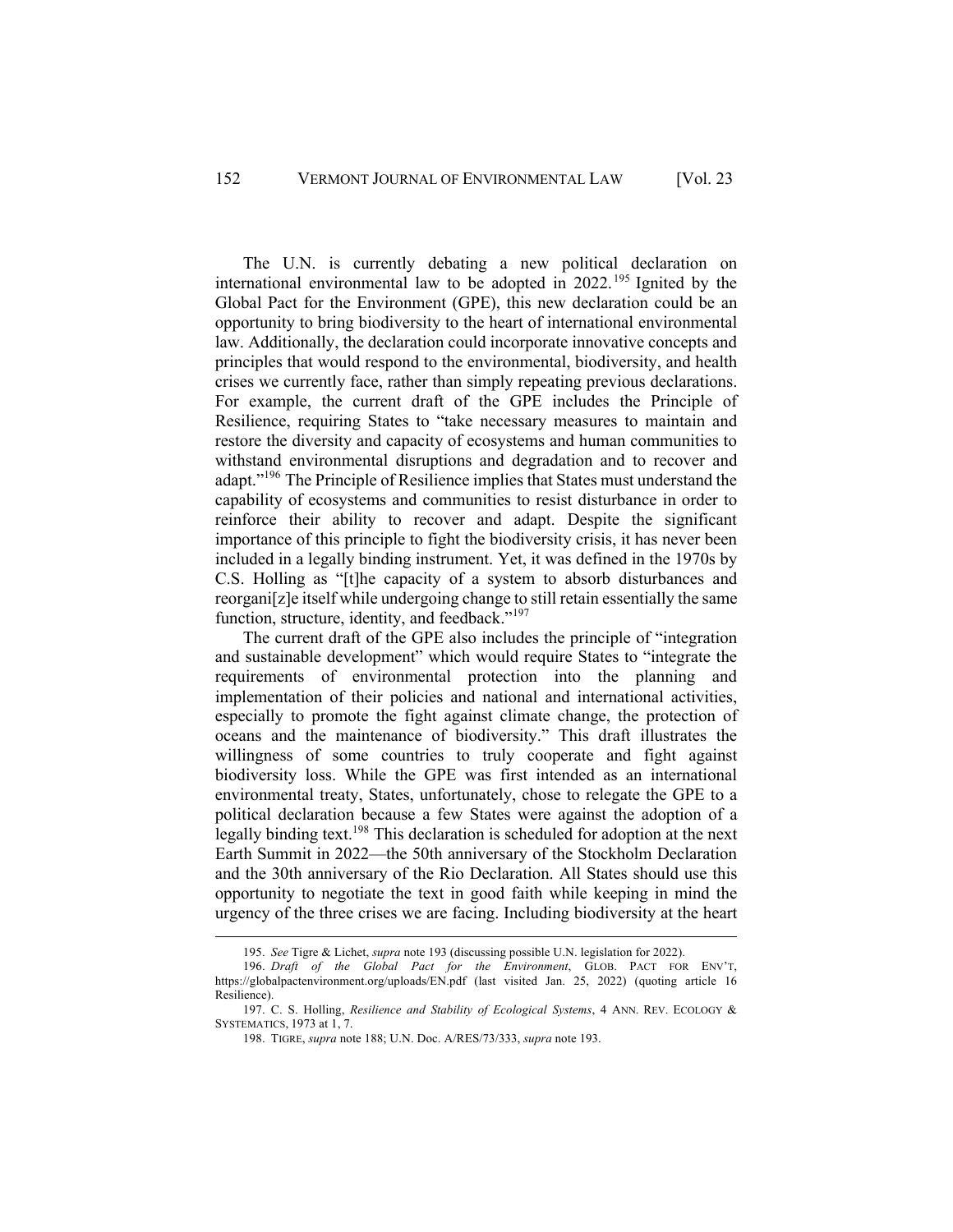of this declaration would pave the way towards more vigorous international cooperation regarding biodiversity protection. The initiative continues to offer an opportunity for post-pandemic collaboration. For example, the declaration could recommend negotiating and adopting a legally binding treaty guaranteeing concrete actions to protect the environment and fight biodiversity loss.

Additionally, the universal right to a healthy environment could help develop new norms to protect the environment while strengthening human health-related provisions.<sup>199</sup> Preexisting environmental challenges such as climate change, water scarcity, and illegal wildlife trafficking, as well as new ones derived from the pandemic, call for better protection of the environment. At the same time, adopting an integral perspective takes into consideration the lives and health of present and future generations. Thus, international cooperation is crucial for advancing these goals and for Building Back Better.

2020 was supposed to be vital for advancing environmental negotiations. Two key United Nations meetings were delayed due to the pandemic—the 26th COP to the Framework Convention on Climate Change (COP26) and the 15th COP to the CBD (COP15)—impeding national governments from assessing current progress or renewing restoration commitments. <sup>200</sup> The implementation of the Paris Agreement was further delayed along with the International Union for Conservation of Nature. <sup>201</sup> Postponement of these summits allowed countries to move towards economic recovery without considering environmental protection.<sup>202</sup> In October of 2021, CBD's COP 15 met virtually in the first of a two-part summit.<sup>203</sup> The second part will meet in May 2022 in China under the theme "Ecological Civilization: Building a Shared Future for All Life on Earth" to review the achievement of the Strategic Plan for Biodiversity 2011.<sup>204</sup> These meetings are crucial to address the current biodiversity crisis.

Finally, a more significant focus on how humans interact with nature is necessary. Initiatives such as the One Health Approach could help emphasize

<sup>199.</sup> Maria-Antonia Tigre & Victoria Lichet, *The Human Rights Council Urges States to Realize the Rights of the Child through a Healthy Environment,* GLOB. NETWORK FOR STUDY HUM. RTS. & ENVIRONMENT (Oct. 19, 2020), https://gnhre.org/environmental-rights-2/the-human-rights-councilurges-states-to-realize-the-rights-of-the-child-through-a-healthy-environment/.

<sup>200.</sup> *Id*.

<sup>201.</sup> Nyekwere, *supra* note 17, 104–05.

<sup>202.</sup> *Id.* at 106 (explaining the negative impact of suspending environmental regulations).

<sup>203</sup>*. Convention on Biological Diversity*, U.N. FOOD SYS. SUMMIT 2021,

https://www.un.org/en/food-systems-summit-2021-en/un-biodiversity-conference (indicating that the UN Biodiversity Conference was scheduled for May 8, 2021 in Kunming, China).

<sup>204.</sup> *Id*.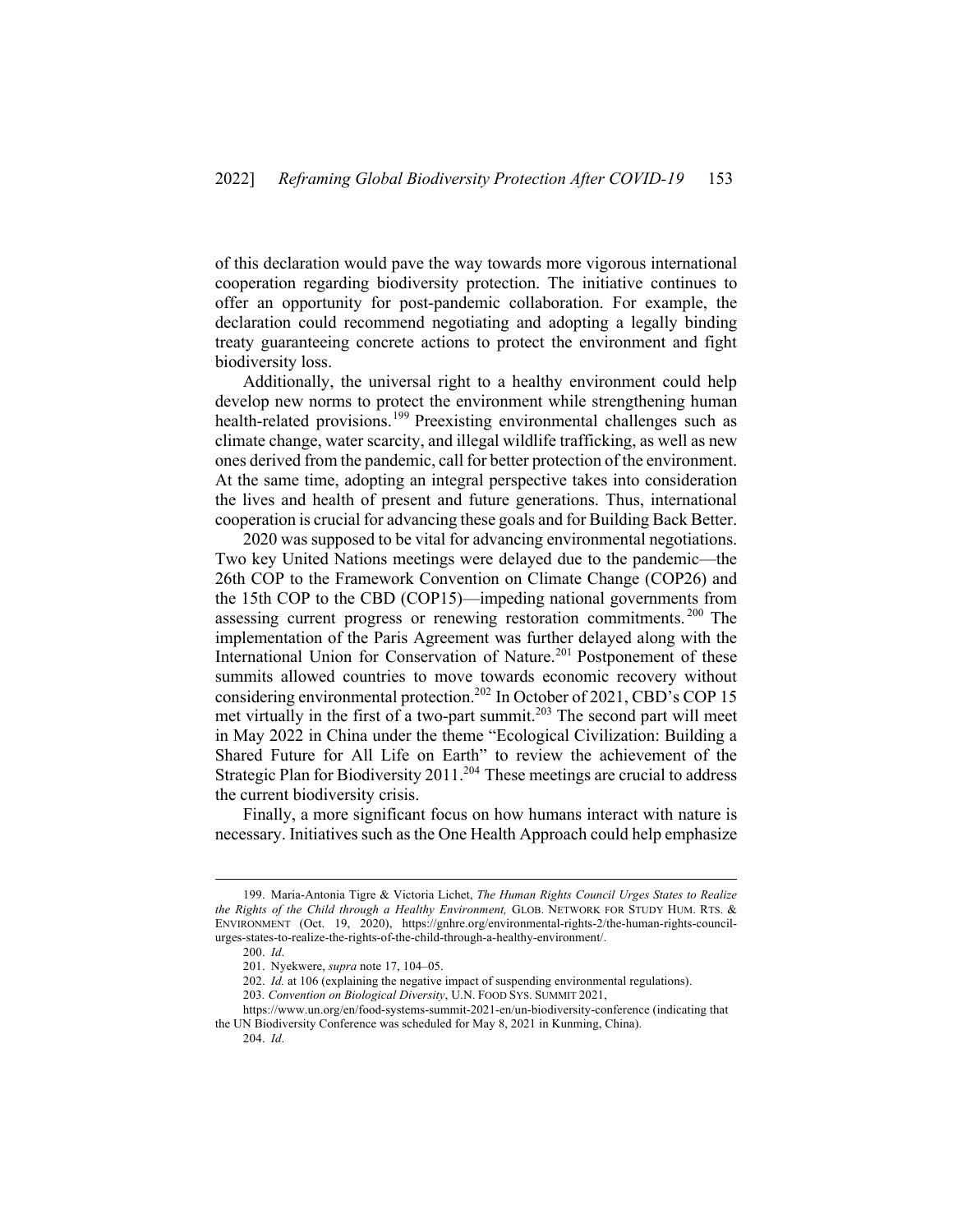the need for multidisciplinary cooperation at different governance levels.<sup>205</sup> The current research system cannot deal with a complex phenomenon that involves geophysical, biological, and human diversity from a systemic and integrated perspective, limiting the capacity to generate knowledge and create policies and actions to address Covid-19.<sup>206</sup> Therefore, there is an urgent need to implement a holistic approach involving the human, animal, and environmental health communities to respond to the illegal trade of wildlife and forest products.<sup>207</sup> However, so far, examples of collaboration barriers like power imbalances, conflicts of interest, and coordination gaps have represented challenges for designing and implementing One Health strategies.<sup>208</sup>

States can no longer prioritize their own interests because zoonoses have no borders. Considering the gravity of the Covid-19 crisis and the understanding of the causes of zoonosis, States have an unequivocal moral obligation to negotiate in good faith the adoption of an international agreement that would better regulate the causes of zoonoses. The solutions to address biodiversity loss and zoonotic diseases must encompass a proper understanding of the human activities that cause species extinction and transmission of zoonotic diseases to humans. International cooperation will be crucial in the coming years to prevent future pandemics and face biodiversity loss and climate change.

#### **CONCLUSION**

The Covid-19 pandemic has shown the connection between economies, societies, ecosystems, and human health. This connection reflects the need for holistic responses that address economic balance and environmental protection. As our understanding of the drivers of the emergence and spread of Covid-19 progresses, it is vital to regulate human–animal interactions. To achieve transformational change in the post-pandemic scenario, States need to address the structural and systemic causes of biodiversity loss: changes in land use and exploitation of wildlife.

While the Half-Earth proposal insufficiently responds to the biodiversity crisis, it has prompted international debate and pushed the international

<sup>205.</sup> JOHN S. MACKENZIE ET AL., ONE HEALTH: THE HUMAN-ANIMAL-ENVIRONMENT INTERFACES IN EMERGING INFECTIOUS DISEASES 114 (Juergen A. Richt ed., 2013)(ebook).

<sup>206.</sup> *Id*.

<sup>207.</sup> *Resolution 2/14, supra* note 183, at 3.

<sup>208.</sup> Carolina dos S. Ribeiro et al., *Overcoming Challenges for Designing and Implementing the One Health Approach: A Systematic Review of the Literature,* ONE HEALTH, Mar. 18, 2019, at 1, 2.